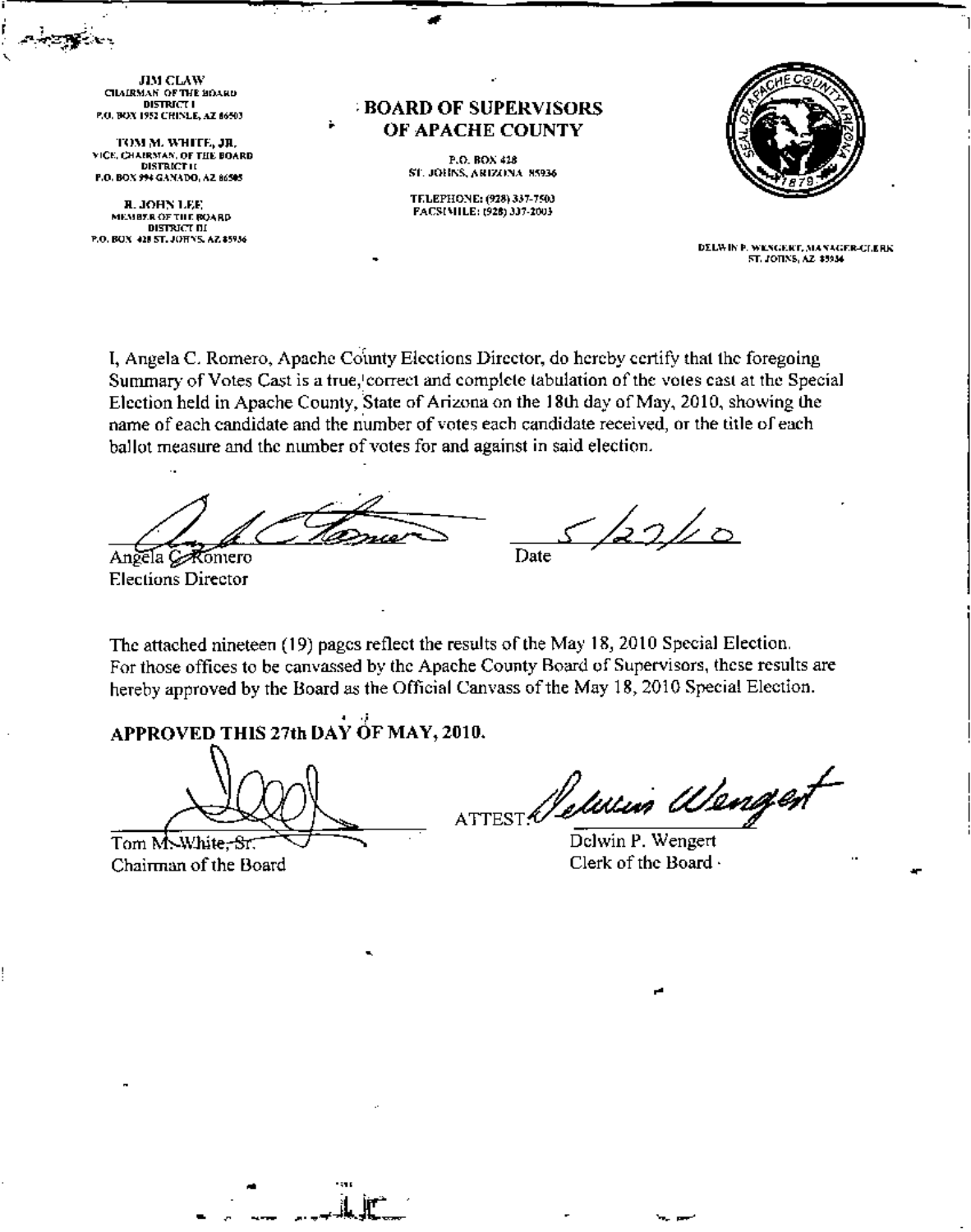#### : Election Summary Report Date:05/25/10 Time:16:58:27 May 18, 2010 Special Election Page:1 of 1 Summary For Jurisdiction Wide, All Counters, All Races OFFICIAL CANVASS OF RESULTS Registered Voters 43306 - Cards Cast 9211 21.27% Num. Report Precinct 41 - Num. Reporting 41 100.00% State Proposition 100 Total Number of Precincts  $41$ 41 100.0 % **Precincts Reporting** Vote For  $\mathbf{I}$ **Total Votes** 9165 **YES** 70.26% 6439 NO. 2726 29.74% Town of Eagar Council Member Total Number of Precincts  $\mathbf{I}$ Precincts Reporting  $1:100.0%$ Vote For  $\overline{2}$  $\epsilon$ **Total Votes**  $-1814$ EAGAR, KARL 20.89%  $379$ **ROGERS, DEBBIE** 538 29.66% SMITH, BYRON 451 - 24.86% WEBB, MELISSA 435 23.98% Write-in 0.50% 9 Write-in  $\overline{2}$  $0.11%$

٠ŗ

 $\overline{a}$ 

 $\mathbf{r}$ 

**Photos Links** 

×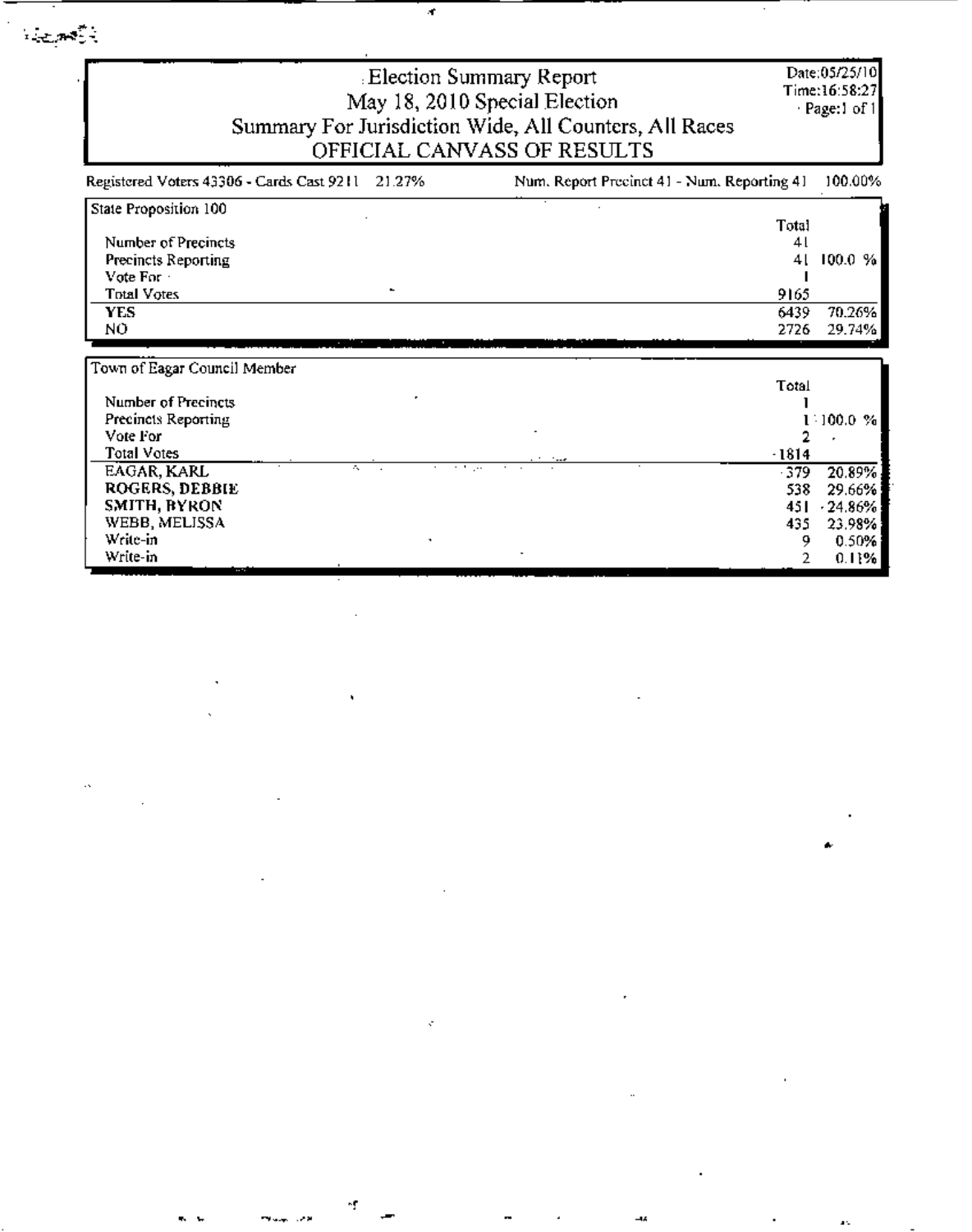$\mathcal{L}_{\text{max}}$  , where  $\mathcal{L}_{\text{max}}$ 

### Statement of Votes Cast  $\ddot{\phantom{a}}$  . May 18, 2010 Special Election<br>SOVC For Jurisdiction Wide, All Counters, All Races<br>OFFICIAL CANVASS OF RESULTS

Date:05/25/10<br>Time:16:51:27 Page:1 of 16

|                                                                                  |                | LUKN QUT                |                 |  |
|----------------------------------------------------------------------------------|----------------|-------------------------|-----------------|--|
|                                                                                  |                |                         |                 |  |
|                                                                                  | Reg.<br>Voters | Cards<br>Cast           | %<br>Turnout    |  |
| Jurisdiction Wide                                                                |                |                         |                 |  |
| 02 Alpine - Prec #: 02,1 / 02,2 / 02.3 / 02.4                                    |                |                         |                 |  |
| Polling,                                                                         | 333            | 61                      | 18.32%          |  |
| Early                                                                            | 333            | 110.                    | 33.03%          |  |
| Provisional<br>Total                                                             | 333<br>333     | 6<br>177                | 1.80%<br>53.15% |  |
| 03 Canyon de Chelly - Prec #: 03.1                                               |                |                         |                 |  |
| Polling                                                                          | 3012           | 183                     | 6.08%           |  |
| Early<br>Provisional                                                             | 3012<br>3012   | 117<br>21               | 3.88%<br>0.70%  |  |
| Total<br>$\overline{\phantom{a}}$                                                | 3012           | 321                     | 10.66%          |  |
| 05 Chinle - Prec #: 05.1                                                         |                |                         |                 |  |
| Polling                                                                          | 1772           | 163                     | 9.20%           |  |
| Early<br>Provisional                                                             | 1772<br>1772   | 99<br>2                 | 5.59%<br>0.11%  |  |
| ₹<br>Total                                                                       | 1772           | 264                     | 14,90%          |  |
| 09 Concho - Prec #; 09.1 / 09.2 / 09.3                                           |                |                         |                 |  |
| Polling<br>Early                                                                 | 1461           | 233                     | 15.95%          |  |
| Provisional                                                                      | 1461<br>1461   | 444<br>u                | 30.39%<br>0.75% |  |
| Total                                                                            | 1461           | 688                     | 47.09%          |  |
| 10 Comfields - Prec #: 10.1<br>r.<br>Polling                                     |                |                         |                 |  |
| Earty                                                                            | 657<br>657     | 113<br>30               | 17.20%<br>4.57% |  |
| Provisional                                                                      | 657            | ß                       | 1.22%           |  |
| Total<br>٠,                                                                      | 657            | 151                     | 22,98%          |  |
| $11$ Cotton wood = Prec #: 11.1<br>Polling                                       |                |                         |                 |  |
| Early                                                                            | 1170<br>1170   | 124<br>48.              | 10.60%<br>4.10% |  |
| Provisional                                                                      | 1170           | 6                       | 0.51%           |  |
| Total                                                                            | 1170           | 178.7                   | 1521%           |  |
| 12 Coronado/61 St Johns Prec #12.1 / 12.2 / 61.1 / 61.2 / 61.3 / 61.4<br>Polling | 2299           | 392                     | 17.05%          |  |
| Carly                                                                            | 2299           | 442                     | 19.23%          |  |
| Provisional                                                                      | 2299           | ŦO                      | 0.43%           |  |
| Total<br>13 Dennehotso - Prec $\theta$ : 13.1                                    | 2299           | 844                     | 36.71%          |  |
| Polling                                                                          | 974            | 152                     | 15.61%          |  |
| Early                                                                            | 974            | 21                      | 2.16%           |  |
| Provisional<br><b>Total</b>                                                      | 974            | 2                       | 0.21%           |  |
| 16 - Eagar                                                                       | 974            | 175                     | 17.97%          |  |
| Polling                                                                          | 2600           | 563                     | 21.85%          |  |
| Early                                                                            | 2600           |                         | 492 18.92%      |  |
| Provisional<br>Total                                                             | 2600           | 22                      | 0.85%           |  |
| 19 Fort Defiance - Proc #: 19.1                                                  | 2600           | 1082                    | 41,62%          |  |
| Polling                                                                          | 2588           | 157                     | 6.07%           |  |
| Early                                                                            | 2588           | t6 l                    | 6.22%           |  |
| Provisional<br>Total                                                             | 2588           | 10<br>328               | 0.39%           |  |
| 22 Ganado North - Prec #: 22.1                                                   | 2588           |                         | 12.67%          |  |
| Polling                                                                          | 735            | 93                      | 12.65%          |  |
| Early<br>Provisional                                                             | 755            | 29                      | 3.95%           |  |
| Α,<br>Total                                                                      | 735<br>735     | 10.<br>$\overline{132}$ | 1.36%<br>17.96% |  |
| 23 Ganado South - Prec #: 23.1                                                   |                |                         |                 |  |
| Polline<br>Early                                                                 | 983            | LŽ L                    | 12.31%          |  |
|                                                                                  | 983            | 54                      | 5.49%           |  |

٠,

y.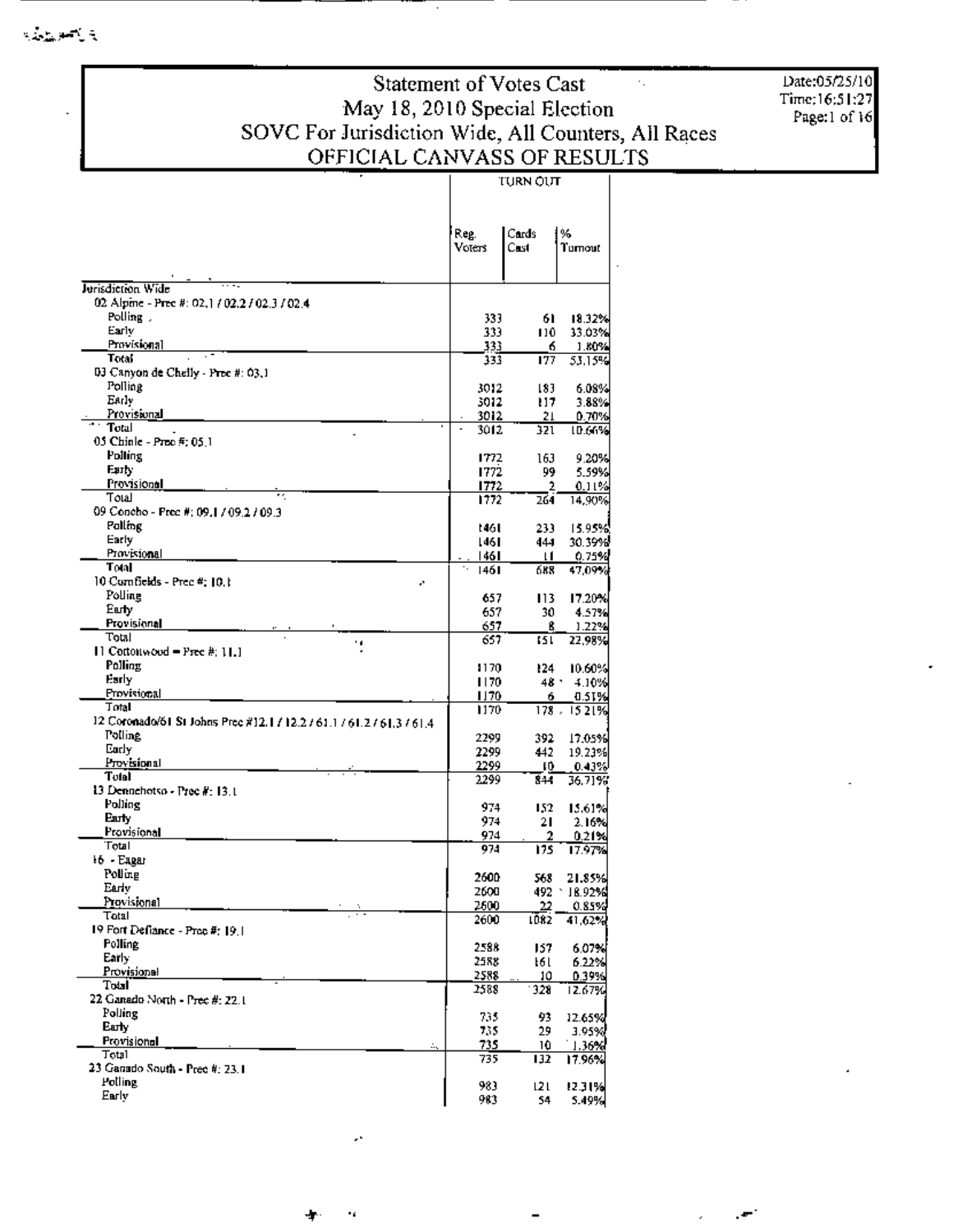والمتصبحة

# Statement of Votes Cast May 18, 2010 Special Election<br>SOVC For Jurisdiction Wide, All Counters, All Races<br>OFFICIAL CANVASS OF RESULTS

 $\mathbb{N}$ 

Date:05/25/10 Time:16:51:27<br>Page:2 of 16

| o,                                        |                | TURN OUT              |                    |  |  |  |
|-------------------------------------------|----------------|-----------------------|--------------------|--|--|--|
|                                           | Reg.<br>Voiers | ∤Cards<br><b>CESI</b> | %.<br>Turnout      |  |  |  |
| Provisional                               | 983            | ð.                    | 0.61%              |  |  |  |
| Total                                     | 983            | 181                   | 18.41%             |  |  |  |
| 25 Green - Pree #: 25.1 / 25.2 / 25.3     |                |                       |                    |  |  |  |
| Poling<br>Early                           | 147<br>147     | 28<br>48.             | 19.05%<br>32.65%   |  |  |  |
| Provisional                               | 147            |                       | 0.68%              |  |  |  |
| Total                                     | $147 -$        | 77                    | 52.38%             |  |  |  |
| 27 Houck - Prec #: 27.1                   |                |                       |                    |  |  |  |
| Polling<br>Early                          | 926<br>926     | 95<br>71.             | 10.26%<br>7.67%    |  |  |  |
| Provisional                               | 926            | 12                    | 1.30%              |  |  |  |
| Total                                     | 926            | 178                   | 19.22%             |  |  |  |
| 29 Kinlichee - Prec #: 29   7 29 2 7 29 3 |                |                       |                    |  |  |  |
| Polling<br>Early                          | 873<br>873     | 127<br>39             | 14.55%<br>4.47%    |  |  |  |
| Provisional                               | 873.           | 15                    | 1.72%              |  |  |  |
| Total                                     | #73            | 181                   | 20,73%             |  |  |  |
| 31 Klagetnh - Prec #; 31,1 / 31.2         |                |                       |                    |  |  |  |
| Polling                                   | 715            | 137.                  | 19.16%             |  |  |  |
| Early<br>Provisional                      | 715.<br>715    | 51<br>10              | 7.13%<br>1.40%     |  |  |  |
| Total                                     | 715.           | 198                   | 27.69%             |  |  |  |
| 33 Lukachukai - Prec #; 33.1 / 33.2       |                |                       |                    |  |  |  |
| Polling<br>£arlv                          | 1618           | ш                     | 6.86%              |  |  |  |
| Provisional .                             | 1618<br>1618.  | 40.<br>э              | 2.47%<br>0.19%     |  |  |  |
| Total                                     | 1618.          | 154                   | 9.52%              |  |  |  |
| 35 Lupton - Prec #: 35.1                  |                |                       |                    |  |  |  |
| Polling<br>Early                          | 628            | 78                    | 12.42%             |  |  |  |
| Provisional                               | 628<br>628     | 35<br>LO.             | 557%<br>1.59%      |  |  |  |
| Total                                     | 628            |                       | 123 - 19.59%       |  |  |  |
| 37 McNary - Prec #: 37.1                  |                |                       |                    |  |  |  |
| Polling<br>Early                          | l 46           | 14                    | 9.59%              |  |  |  |
| Provisional                               | l46 -<br>146   | 3.<br>0.              | 2.05%<br>$-0.00\%$ |  |  |  |
| Total                                     | 146            | 17                    | 11.64%             |  |  |  |
| 39 Many Farms - Prec #: 39.1 / 39.2       |                |                       |                    |  |  |  |
| Polling<br>Early                          | 1696           | 172                   | 10.14%             |  |  |  |
| Provisional                               | 1696<br>1696   | 78<br>Э.              | 4.60%<br>0.18%     |  |  |  |
| Total                                     | 1696           | 253                   | 14.92%             |  |  |  |
| 41 Mexican Water - Prec # 41, 1           |                |                       |                    |  |  |  |
| Polling<br>Early                          | 22 L           | 13                    | 5.88%)             |  |  |  |
| Provisional                               | 221<br>221     | 5<br>0                | 2.26%<br>0.00%     |  |  |  |
| Total                                     | 221            | 18                    | 8.14%              |  |  |  |
| 43 Nazimi - Prec # 43.1                   |                |                       |                    |  |  |  |
| <b>Polling</b><br>Early                   | 968            | 118                   | 12.19%             |  |  |  |
| Provisional                               | 968<br>968     | 55<br>ŦΟ              | 5.68%<br>1.03%     |  |  |  |
| Total                                     | G.<br>968      | 183                   | 18 90%             |  |  |  |
| 45 Nutriesn - Prec #: 45.1 / 45.2         |                |                       |                    |  |  |  |
| Polling<br>Early                          | 258            | 56                    | 21.71%             |  |  |  |
| Provisional                               | 258 *<br>258   | 94<br>2               | 36.43%<br>0.78%    |  |  |  |
| Total                                     | 258            | 152                   | 58.91%             |  |  |  |
| 46 Oak Springs - Prec #: 46 1 / 46.2      |                |                       |                    |  |  |  |
| Polling                                   | .464           | 57                    | 12.28%             |  |  |  |

 $\mathbf{x}^{(n)}$  $\sim$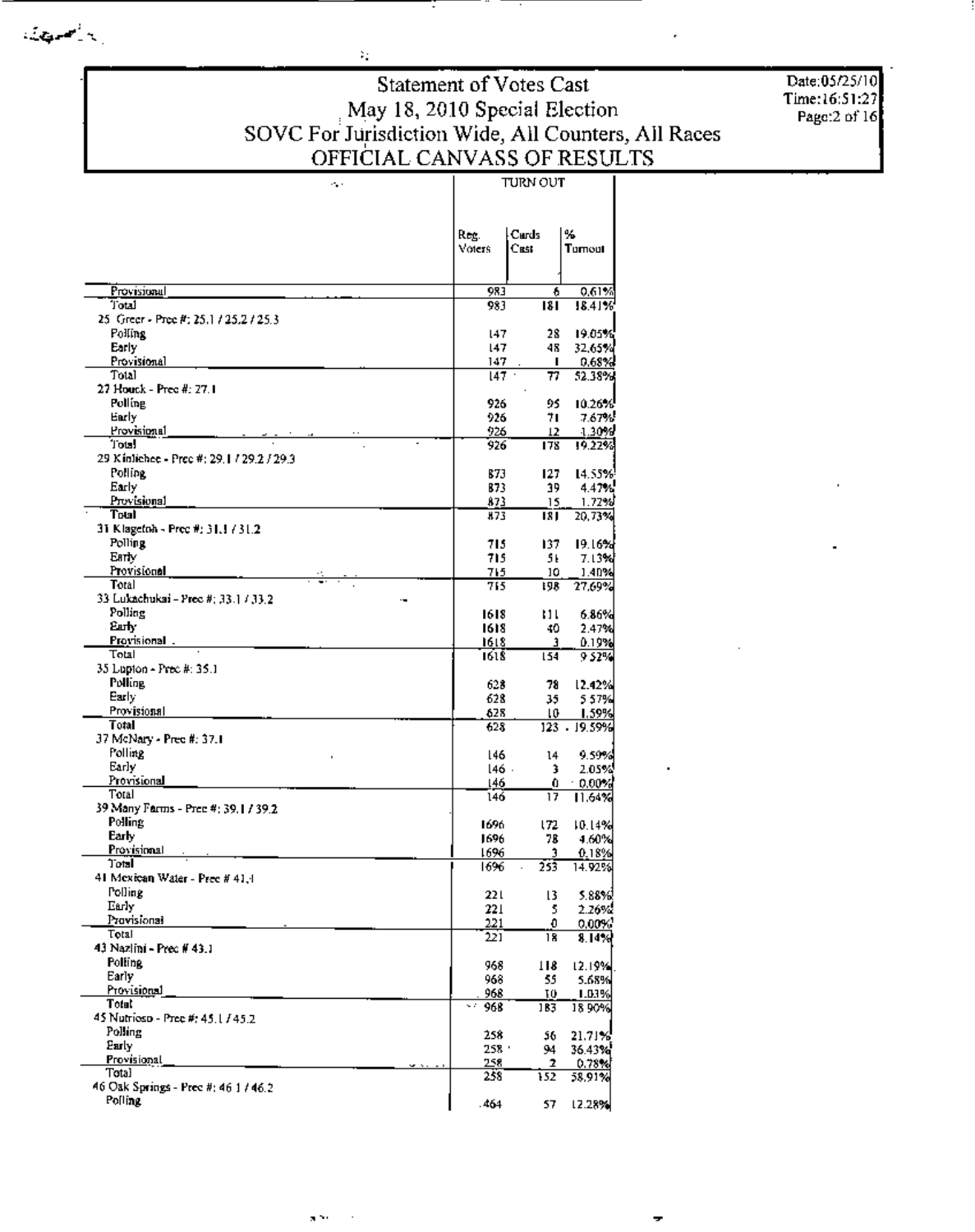$\ddotsc$ 

 $\mathcal{A}_{\mathbf{S}} = \frac{1}{2} \mathbf{x}$ 

l,

 $\overline{D}$ ate:05/25/10 Time:16:51:27 Page:3 of 16

| . .                                                               |                | TURN OUT        |                 |
|-------------------------------------------------------------------|----------------|-----------------|-----------------|
|                                                                   |                |                 |                 |
|                                                                   | Reg.<br>Voters | Cards<br>Cast . | 蛅<br>Tucocaet   |
|                                                                   |                |                 |                 |
| Early                                                             | $-464$         | 30              | 6.47%           |
| Provisional                                                       | 464            | 2<br>$\cdot$    | 0.43%           |
| Total<br>48 Puerco East/49 Puerco West Prec #: 48.1/49.1          | 464            | 89              | 19.18%          |
| Polling                                                           | 1262           | 130             | 10.30%          |
| Early<br>.,                                                       | 1262           | 85              | 6.74%           |
| Provisional<br>Total                                              | 1262<br>1262   | 2<br>217        | 0.16%<br>17.19% |
| 51 Red Mesa - Prec #: 51.1                                        |                |                 |                 |
| Polling<br>Early                                                  | 335            | 42              | 12.54%          |
| Provisional                                                       | 335<br>335     | 6<br>t          | 1.79%<br>0.30%  |
| Total                                                             | 335            | 49              | 14.63%          |
| 52 Red Valley - Prec #: 52.1<br>Polling                           |                |                 |                 |
| Early                                                             | 785<br>785     | 67<br>34        | 8 54%<br>4.33%  |
| Provisional                                                       | - 785          | 2               | 0.25%           |
| Total<br>54 Rock Point - Prec #: 54.1                             | 785            | 103             | 13.12%          |
| Polling                                                           | 1116           | 119             | 10.66%          |
| Early                                                             | 1116           | 19              | 1.70%           |
| Provisional<br>Total                                              | 1116           | в               | 1.16%           |
| <sup>2</sup> 56 Rough Rock - Pree #: 56.1 / 56.2                  | 1116           | 151             | 13.53%          |
| Polling                                                           | 77 L           | 40              | 5. I 9%         |
| Early                                                             | 771            | 26              | 3.37%l          |
| Provisional<br>Total                                              | 771<br>771     | ı<br>67         | 0.13%<br>8.69%  |
| 58 Round Rock - Prec #: 58.1                                      |                |                 |                 |
| Polling                                                           | 791            | 106             | 13.40%          |
| Early<br>Provisional                                              | 791<br>791     | 22<br>16        | 2,78%<br>202%   |
| Tutal                                                             | 791            | 144             | 18.20%          |
| 65 St. Michaels - Prec #: 65.1<br>Polling                         |                |                 |                 |
| Ëarlv                                                             | 1614<br>1614   | 107<br>ß8       | 6.63%<br>5.45%  |
| Provisional                                                       | 1614           | 7               | 0.43%           |
| Total<br>67 Sawmill - Prec #: 67.1 / 67.2                         | 1614           | 202             | 12.52%          |
| <b>Polling</b>                                                    | - 592          | 103             | 17.40%          |
| Early                                                             | : 592          | 29.             | 4.90%           |
| Provisional<br>Total                                              | 592            | 14              | 2.36%           |
| 70 Springerville - Prec # 17.1 / 17.3 / 59.2 / 59.4 / 70.1 / 70.2 | 592            | 146             | 24.66%          |
| Polling                                                           | 1070           | 169             | 15.79%          |
| Early<br>Provisional                                              | 1070           | 193.1           | 18.04%          |
| Total                                                             | 1070<br>1070   | 9<br>371        | 0.84%<br>34.67% |
| 74 Steamboat - Prec #: 74.1 / 74.2                                |                |                 |                 |
| Polline<br>Early                                                  | 1136           | 177             | 15.58%          |
| Provisional                                                       | 1136<br>1136   | 58<br>11        | ÷5.11%          |
| Tutal                                                             | 1136           | 246             | 0.97%<br>21.65% |
| 76 Sweetwater - Prec #: 76.1                                      |                |                 |                 |
| Polling<br>Early                                                  | 703<br>703     | 58              | 8.25%           |
| Provisional                                                       | 703            | 29<br>7         | 4.13%<br>1.00%  |
| Total<br>78 Tachee - Prec #: 78.1                                 | 703            | 94              | 13 3 7%         |
|                                                                   |                |                 |                 |

 $\mathbf{H}$ 

 $\omega = \beta \sigma$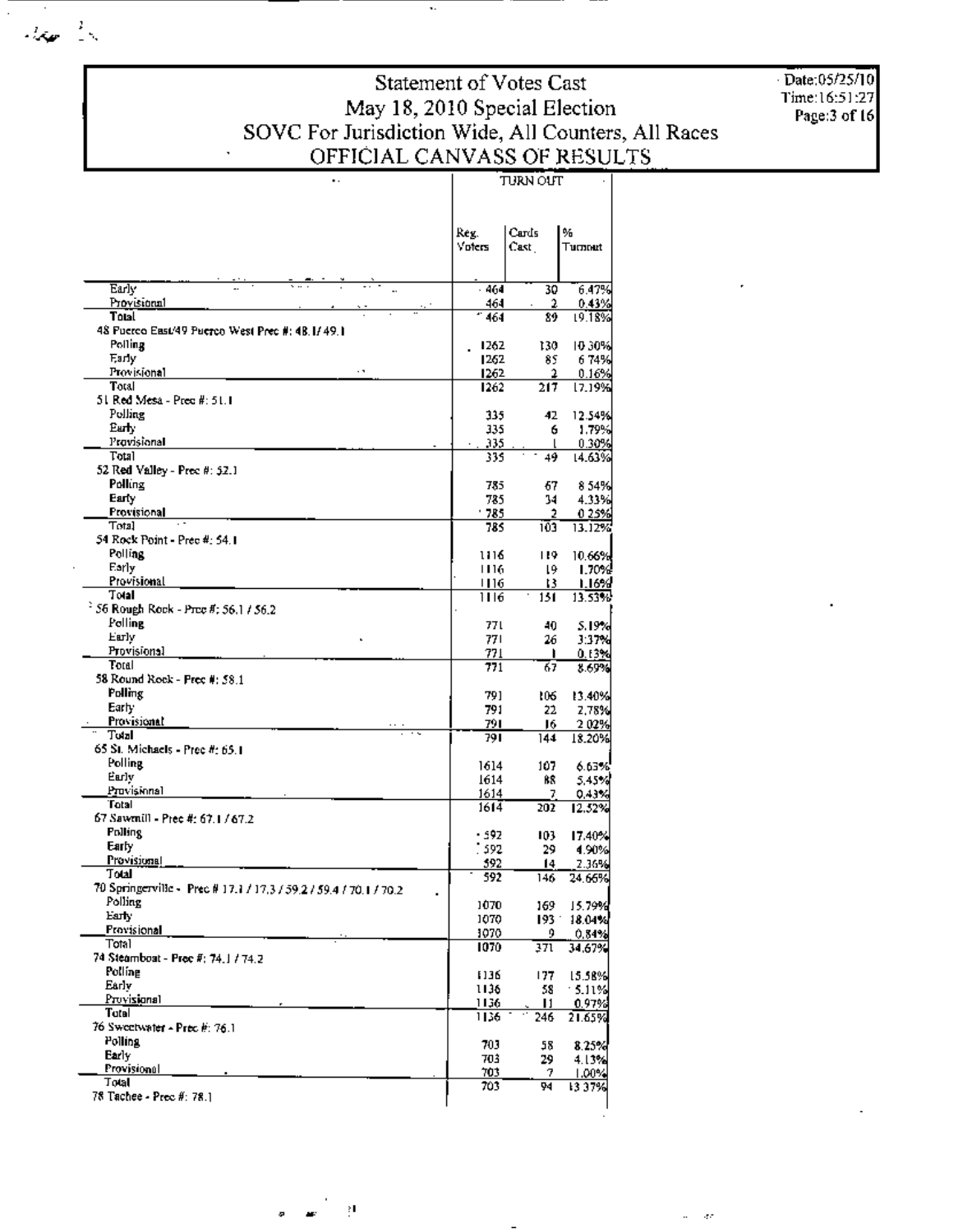Date:05/25/10 Time:16:51:27<br>Page:4 of 16

 $\hat{\mathcal{A}}$  .

|                                                             |              | TURN OUT  |                 |  |  |  |
|-------------------------------------------------------------|--------------|-----------|-----------------|--|--|--|
| ٠                                                           | Reg.         | Cards     | %               |  |  |  |
|                                                             | Voters       | Cast      | Tumout          |  |  |  |
|                                                             |              |           |                 |  |  |  |
| Polling                                                     | 544          | 49        | 9.01%           |  |  |  |
| Early                                                       | 544          | 12        | 2.21%           |  |  |  |
| Provisional                                                 | 544          | 3         | 0.55%           |  |  |  |
| Total                                                       | 544          | 64        | 11.76%          |  |  |  |
| 80 Teec Nos Pos - Prec #: 80.1                              |              |           |                 |  |  |  |
| Polling                                                     | 743          | 46        | 6 19%           |  |  |  |
| Early                                                       | 743          | 30        | 4,04%           |  |  |  |
| Provisional                                                 | 743          | 7         | 0.94%           |  |  |  |
| Total                                                       | 743          | 83        | 11.17%          |  |  |  |
| 82 Vernon - Prec #: 82.1 / 82.2 / 82.3 / 82.4 / 82.5 / 82.6 |              |           |                 |  |  |  |
| Polline                                                     | 1070         | 179       | 16.73%          |  |  |  |
| Eurly                                                       | 1070         | 353       | 32.99%          |  |  |  |
| Provisional<br>Tulal<br>$\mathcal{F}$ =                     | 1070<br>1070 | 7         | 0.65%           |  |  |  |
| 84 Wheatfields - Prec #: 84.1                               |              | 539       | 50.37%          |  |  |  |
| Polling                                                     | 1416         |           |                 |  |  |  |
| Early                                                       |              | 156       | 11.02%          |  |  |  |
| Provisional                                                 | 1416         | 49        | 3.46%           |  |  |  |
| Total                                                       | 1416<br>1416 | 14<br>219 | 0.99%<br>15.47% |  |  |  |
| 86 Wide Ruins - Prec #: 86.1                                |              |           |                 |  |  |  |
| Polling                                                     | 688          | 98        | 14,24%          |  |  |  |
| Early                                                       | 688          | 42        | 6.10%           |  |  |  |
| Provisional                                                 | 688          | 9         | 1.31%           |  |  |  |
| Total                                                       | 688          | 149       | 21.66%          |  |  |  |
| 88 Window Rock - Prec #: 88.1                               |              |           |                 |  |  |  |
| Polling                                                     | 1426         | 133       | 9.33%           |  |  |  |
| Early                                                       | 1426         | 85        | . 5.96%         |  |  |  |
| Provisional                                                 | 1426         | 5         | 0.35%           |  |  |  |
| Total                                                       | 1426         | 223       | 15.64%          |  |  |  |
| Total                                                       |              |           |                 |  |  |  |
| Polling                                                     | 43306        | 5145      | 11.88%          |  |  |  |
| Early                                                       | 43306        | 3756      | 8.67%           |  |  |  |
| Provisional                                                 | 4330G        | 310       | 0.72%           |  |  |  |
| Total                                                       | 43306        | 9211      | 21.27%          |  |  |  |
|                                                             |              |           |                 |  |  |  |

ي جي.<br>موقع الطول

į٠

 $\phi$ 

оč,  $\ddot{\phantom{a}}$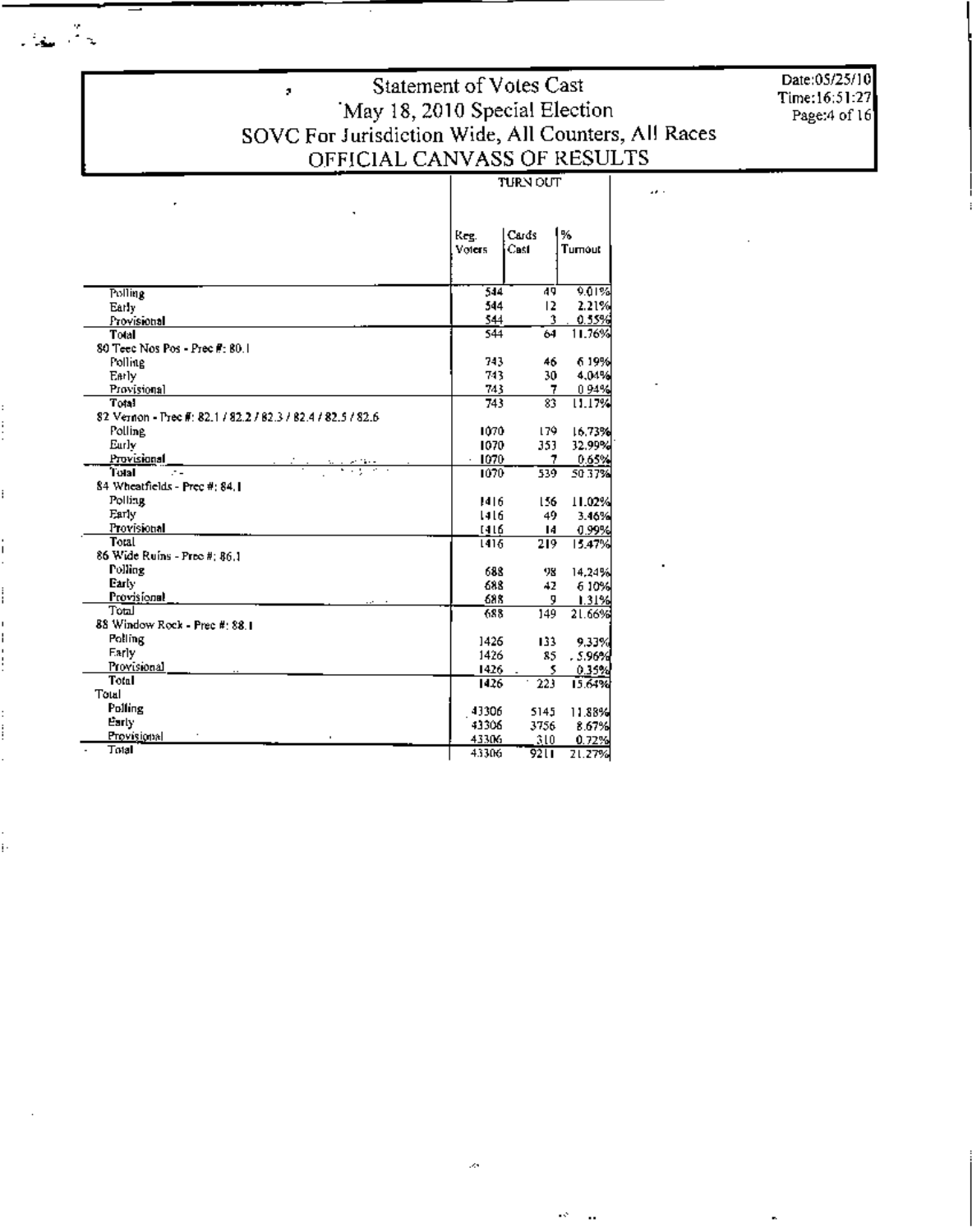$\mathbf{z} = \mathbf{z} \mathbf{d}$ 

 $\gamma$ 

 $\sim 10^{-1}$ 

Date:05/25/10<br>Time:16:51:27<br>Page:5 of 16

ä,

|                                                                       | State Proposition 100 |                  |                |            |                         |            |                        |
|-----------------------------------------------------------------------|-----------------------|------------------|----------------|------------|-------------------------|------------|------------------------|
|                                                                       |                       |                  |                |            |                         |            |                        |
|                                                                       | Reg.<br>Voiers        | Times<br>Counted | Total<br>Votes | <b>YES</b> |                         | NO         |                        |
|                                                                       |                       |                  |                |            |                         |            |                        |
| Jurisdiction Wide                                                     |                       |                  |                |            |                         |            |                        |
| 02 Alpine - Prec #: 02.1 / 02.2 / 02.3 / 02.4                         |                       |                  |                |            |                         |            |                        |
| Polling                                                               | 333<br>333            | 61<br>110        | 61<br>110      | 43.<br>64  | 70.49%<br>58.18%        |            | 18 29.51%<br>46 41.82% |
| Early<br>Provisional                                                  | 333                   | 6                | 6              |            | 16.67%                  | 5.         | 83.33%                 |
| Total                                                                 | 333                   | 177              | 177            | 108        | 61.02%                  | 69         | 38,98%                 |
| 03 Canyon de Chelly - Prec #: 03.1                                    |                       |                  |                |            |                         |            |                        |
| Polline                                                               | 3012                  | 183              | 183            | 177        | 96.72%                  | 6          | 3.28%<br>23.93%        |
| Early<br>Provisional                                                  | 3012<br>3012          | 117<br>21        | 117<br>21      | 89<br>17   | 76.07%<br>80.95%        | 28.<br>4   | 19.05%                 |
| Total                                                                 | 3012                  | 321              | 321            | 283        | 88.16%                  | 38         | 11.84%                 |
| 05 Chinle - Prec #: 05.1                                              |                       |                  |                |            |                         |            |                        |
| Polling                                                               | $1772 -$              | 163              | 162            |            | 152 93.83%              | 10         | 617%                   |
| Early                                                                 | 1772 :                | 99               | 99             |            | 82 82.83%               | 17         | 17.17%                 |
| Provisional<br>Total                                                  | 1772<br>1772          | 2<br>264         | 2<br>263       |            | 2 100,00%<br>236 89.73% | 0<br>27    | 0.00%<br>10.27%        |
| 09 Concho - Prec #: 09.1 / 09.2 / 09.3                                |                       |                  |                |            |                         |            |                        |
| Polling                                                               | 1461                  | 233              | 233            | 81         | 34.76%                  |            | 152 65.24%             |
| Early<br>9ì.                                                          | 146 L                 | 444              | 444            |            | 193 43.47%              |            | 251 56.53%             |
| Provisional                                                           | 1461                  | $\mathfrak{u}$   | п              |            | 4 3636%                 |            | 7 63 64%               |
| Total<br>10 Comfields - Prec #: 10.1                                  | 1461                  | 688              | 688            | 273        | 40.41%                  | 410        | 59.59%                 |
| Polling                                                               | 657                   | 113              | Ш              | 107.       | 94.69%                  | 6          | 5.31%                  |
| Early                                                                 | 657                   | 30               | 30             | 23.        | 76.67%                  | 7          | 23.33%                 |
| Provisional<br>$\mathcal{L} \rightarrow \mathcal{L}$                  | 657                   | Ŗ                | 8              |            | 8 100.00%               | ٥          | 0.00%                  |
| Total<br>$\ddot{\phantom{a}}$                                         | 657                   | 151              | 151            |            | 138 91.39%              | 13         | 861%                   |
| Il Cottonwood = Prec #: $\mathbf{H}$ .                                |                       |                  |                |            |                         |            |                        |
| Polling<br>Early                                                      | 1170.<br>1170         | 124<br>48        | 124<br>48      | 107.       | 86.29%                  | 17         | 13.71%                 |
| Provisional                                                           | 1170                  | - 6              | 6              |            | 30 62.50%<br>6 100.00%  | 18<br>0    | 37.50%<br>0.00%        |
| Total                                                                 | 1170                  | 178              | 178            | 143.       | 80.34%                  | 35         | 19.66%                 |
| 12 Coronado/61 St Johns Prec #12 1 / 12.2 / 61.1 / 61.2 / 61.3 / 61.4 |                       |                  |                |            |                         |            |                        |
| Polling                                                               | 2299                  | 392              | 392            |            | 210 53.57%              |            | 182 46.43%             |
| Early<br>Provisional                                                  | 2299<br>2299          | 442<br>ιD        | 440            |            | 237 53.86%              |            | 203 46.14%             |
| Total                                                                 | 2299                  | 844              | 10<br>842      | 5.<br>452  | 50.00%<br>53.68%        | s.<br>390  | 50,00%<br>46.32%       |
| 13 Dennehotso - Proc $\#$ : 13.1                                      |                       |                  |                |            |                         |            |                        |
| Polling                                                               | 974                   | 152              | 152            | 129        | 84 87%                  | 23         | 15.13%                 |
| Early<br>vá.<br>Provisional                                           | 974                   | 21.              | 21             | 20.        | 95.24%                  | ı          | 4.76%                  |
| Total                                                                 | 974<br>974            | z<br>175         | 2              |            | 2 100.00%               | o          | 0.00%                  |
| 16 - Eagar                                                            |                       |                  | 175            | 15 L       | 86.29%                  | 24         | 13.71%                 |
| Polling                                                               | 2600                  | 568              | 565            |            | 347 61.42%              |            | 218 38.58%             |
| Early                                                                 | 2600                  | 492              | 458            |            | 264 57.64%              |            | 194 42.36%             |
| Provisional .<br>'l'otal                                              | 2600                  | 22               | 22             |            | 13 59.09%               |            | 9 40.91%               |
| 19 Fort Defiance - Prec #: 19,1                                       | 2600                  | 1032             | 1045           | 624        | 59.71%                  | 421        | 40.29%                 |
| Polling,                                                              | 2588                  | 157              | 155            |            | 129 83.23%              |            |                        |
| Early                                                                 | 2588                  | 161              | 161            |            | 119 73.91%              | 26.<br>42. | 16.77%<br>26.09%       |
| Provisional                                                           | 2588                  | 10.              | Ιŵ             | 9.         | 90.00%                  | п.         | 10.00%                 |
| Total                                                                 | 2588                  | 328              | 326            |            | 257 78.83%              | 69.        | 21.17%                 |
| 22 Ganado North - Prec #: 22.1<br>Polling                             |                       |                  |                |            |                         |            |                        |
| Early                                                                 | 735<br>735            | 93<br>29.        | 93<br>29       | 83.        | 89.25%<br>25 86.21%     | 10.        | 10.75%                 |
| Provisional                                                           | 735                   | 10.              | 10             |            | 10 100.00%              | 4<br>0     | 13,79%<br>0.00%        |
| Total                                                                 | 735                   | $13\overline{2}$ | 132            | 118        | 89.39%                  | Į4         | 10.61%                 |
| 23 Ganado South - Prec #: 23.1<br>Polling                             |                       |                  |                |            |                         |            |                        |
| Early                                                                 | 983<br>983            | 2                | 121            |            | 112 92.56%              | 9          | 7.44%                  |
|                                                                       |                       | 54               | 54             |            | 37 68.52%               |            | 17 31.48%              |

 $\int_{\mathbb{R}^{n-1}}$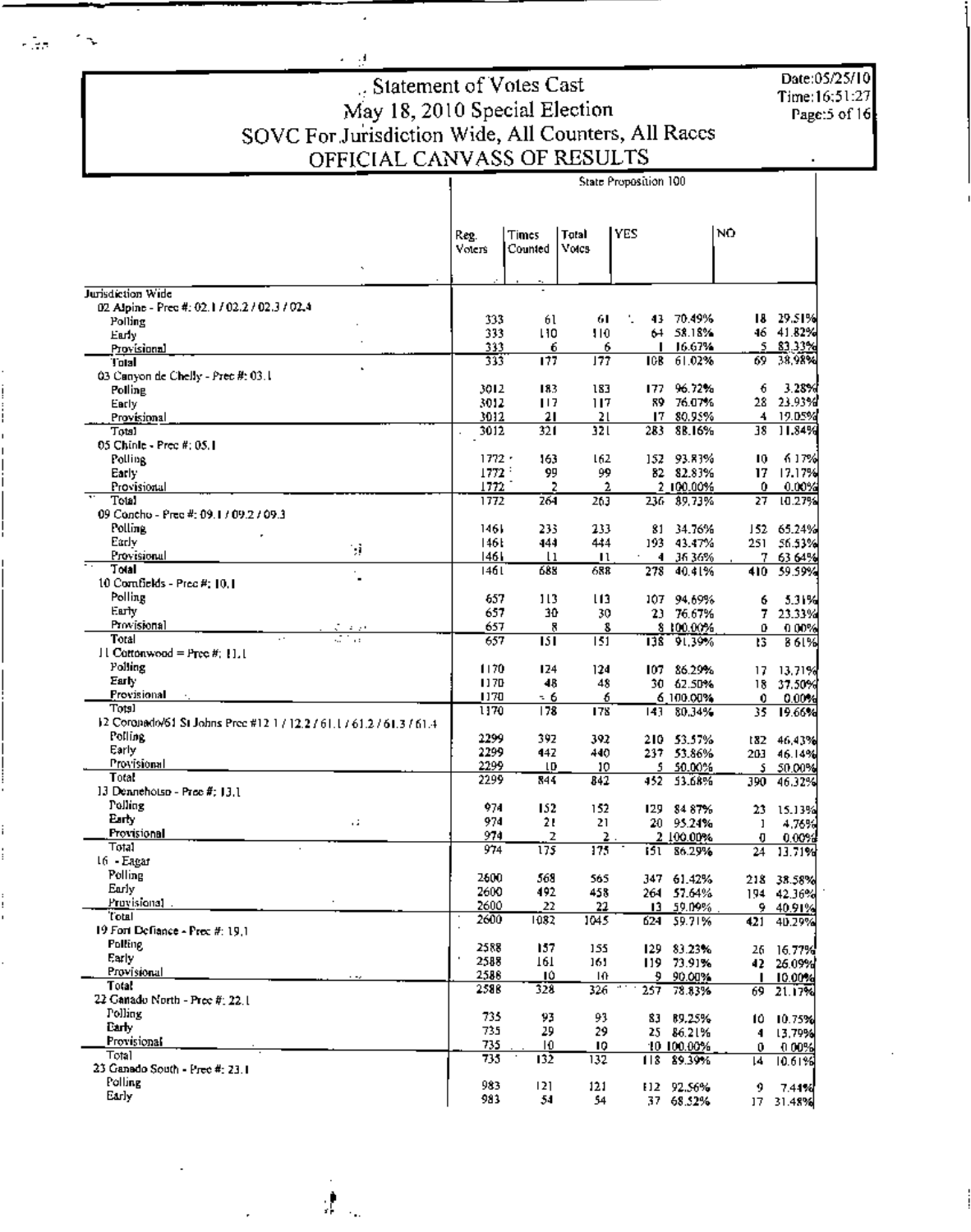Date:05/25/10<br>Time:16:51:27<br>Page:6 of 16

## Statement of Votes Cast May 18, 2010 Special Election<br>SOVC For Jurisdiction Wide, All Counters, All Races<br>OFFICIAL CANVASS OF RESULTS State Proposition 100

 $\mathbb{Z}_q$ 

 $\mathcal{L}(\mathcal{E})$ 

|                                                  | State Proposition 100 |                 |                                |          |                        |              |                        |  |
|--------------------------------------------------|-----------------------|-----------------|--------------------------------|----------|------------------------|--------------|------------------------|--|
|                                                  | Reg.                  | Times           | Trial                          | YES      |                        | NÓ           |                        |  |
|                                                  | Voters                | Counted         | Votes                          |          |                        |              |                        |  |
| Provisional                                      | 983                   | 6               | 6                              |          | 6 100.00%              | 0            | 0.00%                  |  |
| $\ddotsc$<br>Total                               | 983                   | 181             | B                              | 155      | 85.64%                 | 26           | 14.36%                 |  |
| 25 Green - Prec #: 25.1 / 25.2 / 25.3<br>Polling | 147                   | 28              | 28                             | 15       | 53.57%                 | 13.          | 46.43%                 |  |
| Early                                            | 147                   | 48              | 48                             | 19.      | 39.58%                 |              | 29 60.42%              |  |
| Provisional                                      | 147<br>147            | J<br>77         | 1<br>77                        | O<br>34  | 0.00%<br>44.16%        |              | 1 100.00%<br>43 55.84% |  |
| Tota!<br>27 Houck - Prec #: 27.1                 |                       |                 |                                |          |                        |              |                        |  |
| Polling                                          | 926                   | 95              | 95                             | 75.      | 78.95%                 |              | 20 21.05%              |  |
| Early.<br>Provisional                            | 926<br>926            | 71<br>12        | 71<br>12                       | 50<br>11 | 70.42%<br>91,67%       | 21.<br>ı     | 29.58%<br>8.33%        |  |
| v.<br>Teatrice.<br>Total                         | 926                   | 178             | 178                            | 136      | 76.40%                 | 42           | 23.60%                 |  |
| 29 Kinlichee - Prec #: 29.1 / 29.2 / 29.3<br>۰.  | 873                   | 127             | 127                            | 113      | 88.98%.                | 14           | 11.02%                 |  |
| Polling<br>Early                                 | 873                   | 39              | 39                             | 36       | 92,31%                 | 3            | 7.69%                  |  |
| Provisional                                      | 873                   | 15              | 15                             | 12       | 80.00%                 | 3            | 20.00%                 |  |
| ٠<br>Total<br>31 Klageton - Prec #: 31.1 / 31.2  | 873                   | 181             | 181                            | 161      | 88.95%                 | 20           | 11.05%                 |  |
| Polling                                          | 715                   | 137             | 137                            |          | 122 89.05%             | 15           | 10.95%                 |  |
| burly.                                           | 715                   | 51              | 51                             |          | 42 82.35%              | 9            | 17.65%                 |  |
| Provisional<br>Total                             | 715<br>715            | 10<br>198       | 10<br>T98                      | 174      | 10 100 00%<br>87.88%   | 0<br>24      | 0.00%<br>12.12%        |  |
| 33 Lukachukai - Prec #: 33.1 / 33.2              |                       |                 |                                |          |                        |              |                        |  |
| Polling                                          | 1618<br>1618          | 111<br>40       | Ш<br>40                        | 100-     | 90.09%                 | п<br>10.     | 9.91%<br>25,00%        |  |
| Early<br>Provisional                             | 1618                  | 3               |                                | з        | 30 75.00%<br>3 100.00% | ٥            | $0.00\%$               |  |
| Total                                            | 1618                  | 154             | 154                            |          | 133 86.36%             | 21           | 13.64%                 |  |
| 35 Lupton - Prec #: 35.1<br>Polling              | 628                   | 78              | 78                             | 61       | 78.21%                 | 17.          | 21.79%                 |  |
| Early                                            | 628                   | 35              | 35                             |          | 21 60.00%              |              | 14 40.00%              |  |
| Provisional                                      | 628                   | 10              | ю                              | 9.       | 90.00%                 | $\mathbf{I}$ | 10.00%                 |  |
| Total<br>37 McNary - Prec #: 37.1                | 628                   | 123             | 123                            | 91.      | 73.98%                 | 32.          | 26.02%                 |  |
| Polling                                          | 146                   | l4              | 14                             |          | 10 71.43%              | 4            | 28.57%                 |  |
| Euly<br>Provisional<br>ă.                        | 146<br>146            |                 | 3<br>з<br>ſ.                   | 0<br>o   | 3 100 00%              | 0<br>٥       | 0.00%                  |  |
| 'Tatal                                           | 146                   | $\overline{17}$ | 17                             | в        | 76.47%                 | 4            | 23.53%                 |  |
| 39 Many Farms - Prec #: 39.1 / 39.2<br>,         |                       |                 |                                |          |                        |              |                        |  |
| Polling<br>Early                                 | 1696<br>1696          | 172<br>78       | 172<br>78                      | 58       | 151 87.79%<br>74.36%   | 21<br>20     | 12.21%<br>25.64%       |  |
| Provisional                                      | 1696                  | з               | J                              |          | 3 100.00%              | Û            | 0.00%                  |  |
| Total<br>41 Mexican Water - Prec # 41.1          | 1696                  | 253             | 253                            |          | 212 83.79%             | 41           | 16,21%                 |  |
| Polling                                          | 221                   | 13              | l3                             |          | 13 100,00%             | 0            | 0.00%                  |  |
| Early                                            | 221                   |                 | 5<br>5                         |          | 480.00%                | 1            | 20.00%                 |  |
| Provisional<br>Total                             | 221<br>221            | 18              | 0<br>$\ddot{\mathbf{0}}$<br>18 | 0<br>17  | 94.44%                 | ٥<br>п       | 5.56%                  |  |
| 43 Nazlini - Prec # 43,1                         |                       |                 |                                |          |                        |              |                        |  |
| <b>Polling</b><br>Farly                          | 968                   | 118             | 118                            |          | 108 91.53%             | 10           | R.47%                  |  |
| Provisional                                      | 968<br>968            | 55.<br>10.      | 10.                            | 54.      | 47 87.04%<br>9 90 00%  | 7<br>ı       | 12.96%<br>10.00%       |  |
| Total                                            | 968                   | 183             | 182                            | 164      | 90.11%                 | 18           | 9.89%                  |  |
| 45 Nutriesn - Prec #: 45.1 / 45.2 ·<br>Polling   | 258                   | 56              | 56                             |          | 24 42.86%              | 32.          |                        |  |
| Early                                            | 258                   | 94              | 94                             |          | 41 43.62%              |              | 57.14%<br>53 56.38%    |  |
| Provisional<br>Total                             | 25B                   | 2               | 2                              |          | 2 100 00%              | 0.           | 0.00%                  |  |
| 46 Oak Springs - Prec #: 46.1 / 46.2             | 258                   | 132             | 152                            |          | 67 44.08%              | 85           | 55.92%                 |  |
| Polling                                          | 464                   | .57             | 57                             |          | 49 85.96%              |              | 8 14.04%               |  |

م معجم م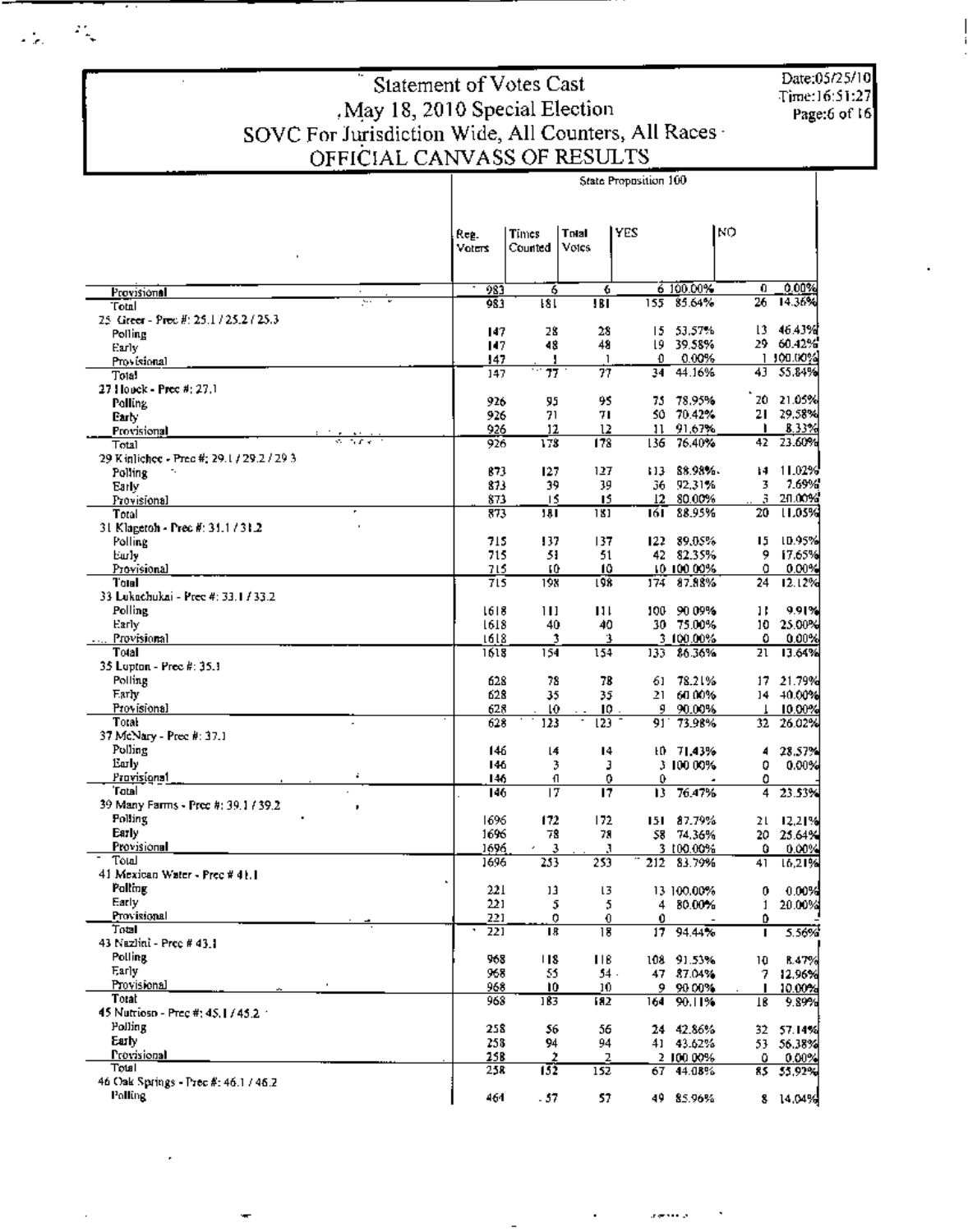$\tilde{\mathcal{N}}_{\infty}$ 

 $\mathbb{Z}^{\frac{1}{2}}$ 

Date:05/25/10 Time:16:51:27<br>Page:7 of 16

|                                                                   | State Proposition 100 |                    |           |          |                        |           |                        |
|-------------------------------------------------------------------|-----------------------|--------------------|-----------|----------|------------------------|-----------|------------------------|
|                                                                   |                       |                    |           |          |                        |           |                        |
|                                                                   | Reg.                  | Times              | Total     | YES      |                        | NO.       |                        |
|                                                                   | Voters                | Counted            | Votes     |          |                        |           |                        |
|                                                                   |                       |                    |           |          |                        |           |                        |
| Early                                                             | 464                   | 30                 | 30        | 26.      | 86.67%                 | 4.        | 13.33%                 |
| Provisional                                                       | 464                   | 2                  | 2         |          | 2 100.00%              | D         | 0.00%                  |
| Total<br>48 Puerco East/49 Puerco West Prec #: 48.1/ 49.1         | 464                   | 89                 | 89        | 77       | 86 52%                 | 12        | 13.48%                 |
| Polling                                                           | 1262                  | 130                | 130       | 95       | 73.08%                 | 35        | 26.92%                 |
| Eur.                                                              | 1262                  | 85                 | 85        |          | 56 6538%               | 29        | 34.12%                 |
| Provisional<br><b>Total</b>                                       | 1262<br>1262          | 2<br>217           | 2<br>217  | 153.     | 2 100,00%<br>70.51%    | 0<br>64   | 0.00%<br>29.49%        |
| 51 Red Mesa - Prec #; 51,1                                        |                       |                    |           |          |                        |           |                        |
| Polling                                                           | 335                   | 42                 | 42        |          | 42 100,00%             | 0         | 0.00%                  |
| Early<br>Provisional                                              | 335<br>335            | 6                  | 6<br>п    |          | 6 100.00%<br>1 100.00% | 0<br>0.   | 0.00%<br>0.00%         |
| Total                                                             | 335                   | 49                 | 49        |          | 49 100,00%             | ٥         | 0.00%                  |
| 52 Red Valley - Prec #: 52,1                                      |                       |                    |           |          |                        |           |                        |
| Polling<br>Early                                                  | 785<br>785            | 67<br>34           | 67<br>34  | 59.      | 53.06%<br>22 64.71%    | B<br>12.  | 11.94%<br>35.29%       |
| Provisional                                                       | 785                   | z                  | 2         |          | 2 100.00%              | ٥         | 0.00%                  |
| Total<br>54 Rock Point - Prec #: 54.1                             | 785                   | 103                | 103       | 83       | 80.58%                 | 20.       | 19.42%                 |
| Polling                                                           | 1116                  | 119                | U9        | 115      | 96.64%                 | 4         | 3.36%                  |
| Early                                                             | 1116                  | 19                 | 19        |          | 14 73.68%              | 5         | 26.32%                 |
| Provisional<br>Total                                              | 1116                  | 13                 | 13        | п        | 84.62%                 | 2         | 15.38%                 |
| 56 Rough Rock - Prec #: 56.1 / 56.2                               | 1116                  | 151                | 151       | 140      | 92.72%                 | п         | 7.28%                  |
| Polling                                                           | 771                   | 40                 | 40        | 39       | 97.50%                 |           | 2.50%                  |
| Early<br>Provisional                                              | 771                   | 26                 | 26        |          | 23 88.46%              | 3.        | 11.54%                 |
| Total                                                             | 771<br>ול             | 1<br>67            | 67        | 0        | $0.00\%$               |           | 1 100.00%              |
| 58 Round Rock - Prec #: 58.1                                      |                       |                    |           | 62.      | 92.54%                 | 5         | 746%                   |
| Polling<br>Enrly                                                  | 791                   | 106                | LDG       | 86.      | 81.13%                 | 20        | 18.87%                 |
| Provisional                                                       | 791<br>791            | 22<br>16           | 22<br>16  | 13.      | 19 86,36%              | 3<br>э.   | 13.64%                 |
| Total                                                             | 791                   | 144                | 144       | 118      | 81.25%<br>81.94%       | 26.       | 18.75%<br>18.06%       |
| 65 St. Michaels - Prec #: 65.1<br>Pulling                         |                       |                    |           |          |                        |           |                        |
| Early                                                             | 1614<br>1614          | 107<br>S8          | 107<br>88 | 87       | 81.31%                 | 20        | 18.69%                 |
| Provisional<br>٠.,                                                | 1614                  | 7                  | - 7       |          | 55 62.50%<br>7 100,00% | 33.<br>0. | 37.50%<br>0.00%        |
| Total<br>67 Sawmill - Prec #; 67,1 / 67,2                         | [6]4                  | 202                | 202       | 149      | 73.76%                 | 53.       | 26.24%                 |
| Polling                                                           | 592 -                 | 103                | 103       |          | 91 88.35%              |           |                        |
| Early                                                             | 592                   | 29                 | 29        |          | 29 100 00%             | 0.        | 12 11.65%<br>0.00%     |
| <b>Provisional</b><br>Total                                       | 592                   | 14                 | t4        |          | 14 100.00%             | Ð         | 0.00%                  |
| 70 Springerville - Prec # 17.1 / 17.3 / 59.2 / 59 4 / 70.1 / 70.2 | 592                   | 146                | 146       |          | 134 91.78%             | 12        | 8.22%                  |
| Polling                                                           | 1070                  | 169                | 169       |          | 76 44.97%              |           | 93 55.03%              |
| Early<br>Provisional                                              | 1070                  | 193                | 193       |          | 96 49.74%              |           | 97 50.26%              |
| Total                                                             | 1070<br>1070.         | 9<br>วริเ          | 9         |          | 5 55.56%               | 4.        | 44.44%                 |
| 74 Steambout - Prec #; 74, J / 74.2                               |                       |                    | 371       |          | 177 47,71%             | 194       | 52.29%                 |
| Polling<br>Early                                                  | 1136                  | ιπ                 | 177       |          | 163 92.09%             | 14        | 7.91%                  |
| Provisional                                                       | 1136<br>1136          | 58<br>$\mathbf{H}$ | 58        |          | 50 86.21%              | 8         | 13.79%                 |
| total                                                             | 1136                  | 246                | 11<br>246 | 9<br>222 | B1.82%<br>90.24%       | 24        | $2 - 18 + 8%$<br>9,76% |
| 76 Sweetwater - Prec #; 76.1<br>Polling                           |                       |                    |           |          |                        |           |                        |
| Early                                                             | 703<br>703            | 58.<br>29          | 58        |          | 43 74 14%              |           | 15 25.86%              |
| Provisional                                                       | 703                   | 7                  | 29<br>7   |          | 20 68.97%<br>6 85.71%  | п         | 9 31.03%<br>14,29%     |
| Total<br>78 Tachee - Prec #: 78.1                                 | 703                   | 94                 | 94        | 69.      | 71,40%                 | 25        | 26.60%                 |
|                                                                   |                       |                    |           |          |                        |           |                        |

41

لمعر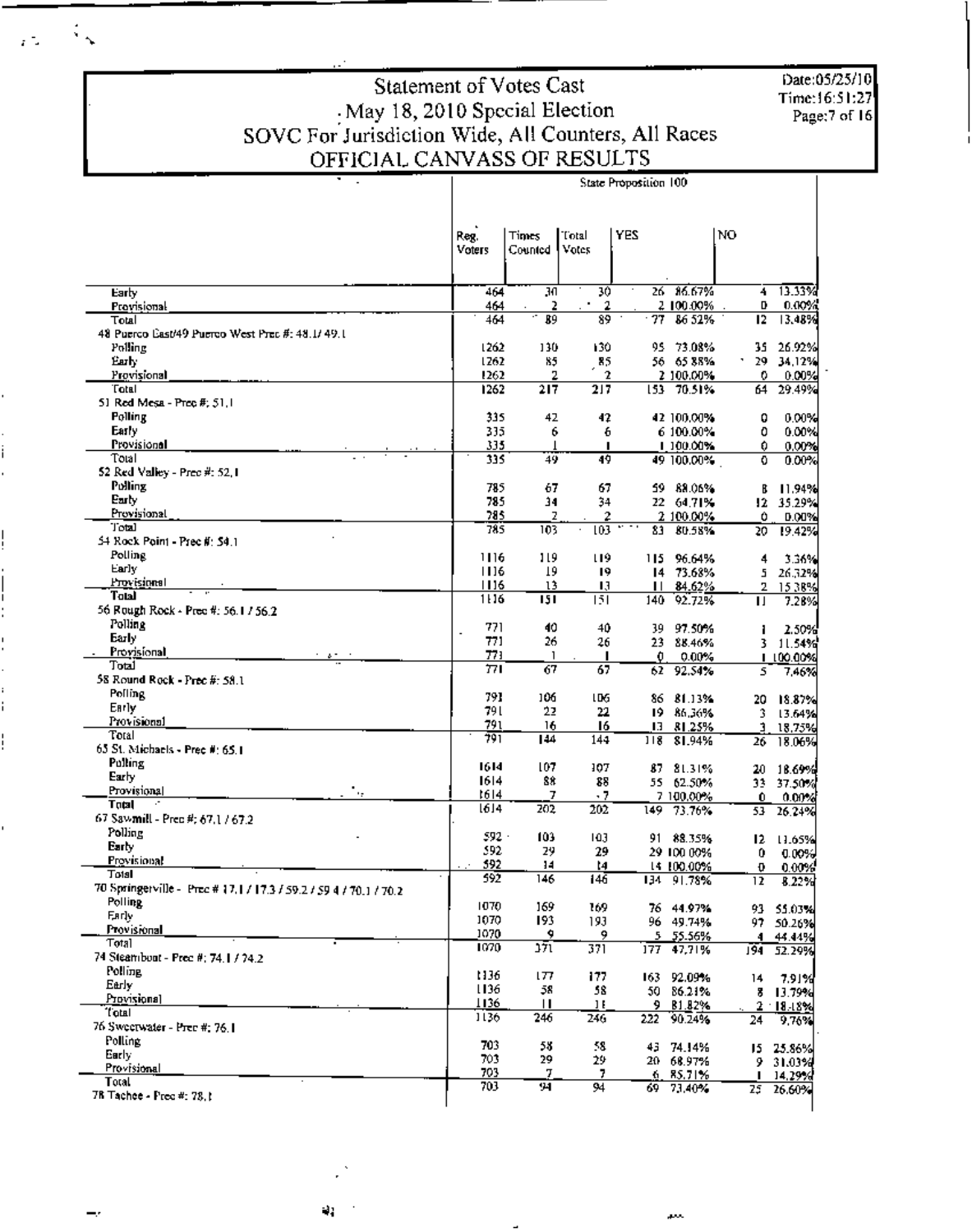Date:05/25/10 Time: 16:51:27<br>Page:8 of 16

# Statement of Votes Cast May 18, 2010 Special Election<br>SOVC For Jurisdiction Wide, All Counters, All Races<br>OFFICIAL CANVASS OF RESULTS

٠.,

УŇ,

|                                                             | State Proposition 100 |                  |                 |       |         |                 |            |
|-------------------------------------------------------------|-----------------------|------------------|-----------------|-------|---------|-----------------|------------|
|                                                             | Reg.<br>Voters        | Times<br>Counted | Total<br>Votes  | i YES |         | NO.             |            |
| <b>Polling</b>                                              | 544                   | 49               | 49              | 39    | 79.59%  | 10              | 20.41%     |
| Early                                                       | 544                   | 12               | $\mathbf{H}$    | 7     | 63.64%  | 4               | 36.36%     |
| Provisional                                                 | 544                   | - 3              | 3               | 2     | 66.67%  | E               | 33.33%     |
| Total                                                       | 544                   | 64<br>÷          | 63              | 48    | 76.19%  | 15              | 23.81%     |
| 80 Teec Nos Pus - Prec #: 80.1                              |                       |                  |                 |       |         |                 |            |
| Polling                                                     | 743                   | 46               | 45              | 40    | 88.89%  |                 | 5, 11, 11% |
| Early                                                       | 743                   | 30               | 30              | 21    | 70 00%  | 9               | 30.00%     |
| Provisional                                                 | 743                   | 7                | Ţ               | 6.    | 85.71%  |                 | 14.29%     |
| Total                                                       | 743                   | 83               | $\overline{32}$ | 67.   | 81.71%  | 15.             | 18.29%     |
| 82 Vernon - Prec #: 82.1 / 82.2 / 82.3 / 82.4 / 82.5 / 82.6 |                       |                  |                 |       |         |                 |            |
| Polling                                                     | 1070                  | 179              | 179             | 75.   | -41.90% | 104             | 58.10%     |
| - Carly                                                     | 1070                  | 353              | 353             | 176   | 49.86%  | 177             | 50.14%     |
| Provisional                                                 | 1070                  | 7                | 7               |       | 14.29%  |                 | 5 85.71%   |
| Total                                                       | 1070                  | $-539 -$         | 559             | 252   | 46.75%  | 287             | 53.25%     |
| 84 Wheatfields - Prec #: 84.1                               |                       |                  |                 |       |         |                 |            |
| <b>Polling</b>                                              | 1416                  | 156              | 156             | 141   | 90.38%  | 15              | 9.62%      |
| Early                                                       | 1416                  | 49               | 49              | 36    | 73.47%  | $\mathbf{13}$   | 26.53%     |
| Provisional                                                 | 1416                  | 14               | 14              | 10    | 71.43%  |                 | 4 28.57%   |
| Toral                                                       | 1416                  | 219              | 219             | 187   | 85.39%  | 32.             | 14,61%     |
| $86$ Wide Ruins - Prec #: $86$ 1                            |                       |                  |                 |       |         |                 |            |
| Polling                                                     | 688                   | 98               | 98              | 88    | 89.80%  | 10              | 10.20%     |
| Early                                                       | 688                   | 42 -             | 42              | 30    | 71.43%  | 12 <sup>2</sup> | 28.57%     |
| Provisional                                                 | 688                   | 9                | g               | 6     | 66.67%  | 3               | 33.33%     |
| Total                                                       | 688                   | 149              | 149             | 124   | 83.22%  | 25              | 16.78%     |
| 88 Window Rock - Prec #: 88.1                               |                       |                  |                 |       |         |                 |            |
| Polling                                                     | 1426                  | 133              | 132             | 110   | 83.33%  | 22              | 16.67%     |
| Early                                                       | 1426                  | 85               | 85              | 69    | 81.18%  | 16              | 18.82%     |
| Provisional                                                 | 1426                  | $5$ .            | 5               | 4     | 80,00%  |                 | 20.00%     |
| Total                                                       | 1426                  | 223              | 222             | 183   | 82.43%  | 39.             | 17.57%     |
| - Total                                                     |                       |                  |                 |       |         |                 |            |
| Polling                                                     | 43306                 | 5145             | 5137            | 3907  | 76.06%  | 1230            | 23.94%     |
| Early                                                       | 43306                 | 3756             | 13718           | 2289  | 61.57%  | 1429            | 38.43%     |
| Provisional                                                 | 43306                 | 310              | 310             | 243   | 78.39%  | 67              | 21.61%     |
| Total                                                       | 43306                 | 9211             | $-9165$         | 6439  | 70.26%  | 2726            | 29.74%     |

 $\ddot{\phantom{a}}$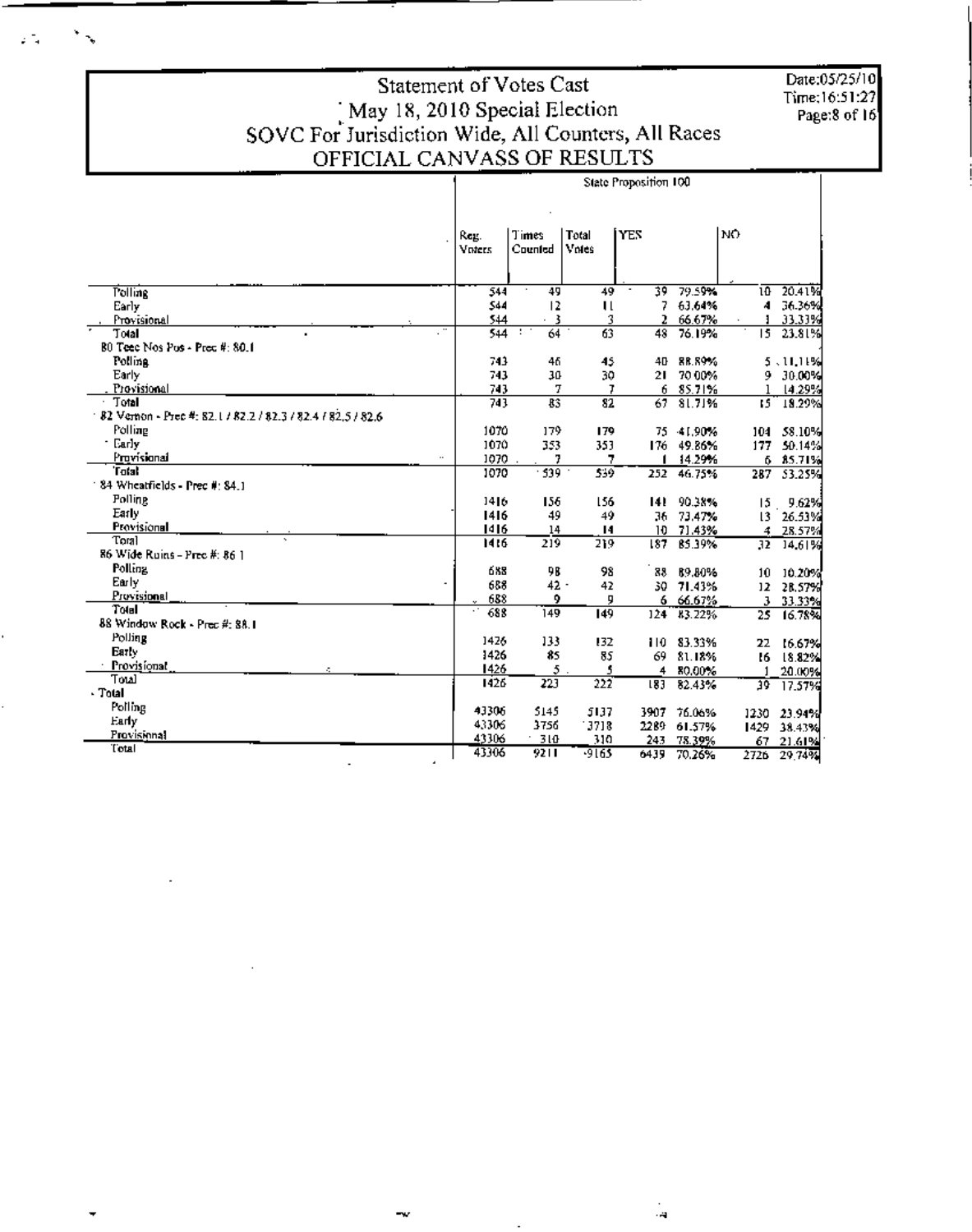Statement of Votes Cast Date:05/25/10  $Time:16:51:27$ May 18, 2010 Special Election Page:9 of 16 SOVC For Jurisdiction Wide, All Counters, All Races OFFICIAL CANVASS OF RESULTS Town of Eagar Council Member ROGERS. Times Total **EAGAR, KARL** Reg. DEBBIE ......<br>Voters Counted Votes Jurisdiction Wide 02 Alpine - Prec #: 02.1 / 02.2 / 02.3 / 02.4 Polling Farly Provisional **Total** 03 Canyon de Chelly - Prec #: 03.1 Polling Early  $\overline{a}$ ÷, Provisional Total 05 Chinle - Pree #; 05.1 Polling  $\overline{a}$  $\overline{a}$ Ĭ. L. Early Ĭ.  $\tilde{\phantom{a}}$  $\overline{a}$  $\overline{\phantom{a}}$ Provisional Total 09 Concho - Prec #: 09.1 / 09.2 / 09.3 Polling Early ä, l.  $\overline{a}$  $\overline{a}$ Provisional Total 10 Comfields - Prec #: 10.1 Polling ÷. l, ×  $\overline{a}$  $\overline{a}$ Early Provisional Total 11 Cottonwood = Prec #: 11.1 Polling Early Ĭ. ł.  $\overline{a}$ ÷, Provisional TalaT 12 Coronado/61 St Johns Prec #12,1 / 12.2 / 61.1 / 61.2 / 61.3 / 61.4 Polling Early  $\overline{a}$ Provisional Total 13 Dennehotso - Prec #; 13.1 Polling Early l, Provisional **Total**  $\overline{a}$ 16 - Eagar Polling 2558 557 205 21.22% 966 288 29,81% **Early** 2558 480 813 240 29.52% 165 20.30% Provisional 28.57% 2558  $_{22}$ 35 9 25.71% 10 Total 2558 ত্ত্যে छाँने 379 20.89% 538 29.66% 19 Fort Defiance - Prec #; 19.1 **Polling** Early  $\overline{a}$ ÷.  $\mathbf{r}$  $\ddot{\phantom{a}}$ L. Provisional Total l. 22 Ganado North - Prec #: 22.1 Polling ä, ÷, ÷  $\overline{a}$  $\overline{a}$ Early L. J.  $\overline{a}$  $\blacksquare$ ÷ Provisional Total<sup>-</sup> 23 Ganado South - Prec #: 23.1 Polling  $\overline{a}$ Early

44

٠.,

 $\mathbb{Z}^2$  .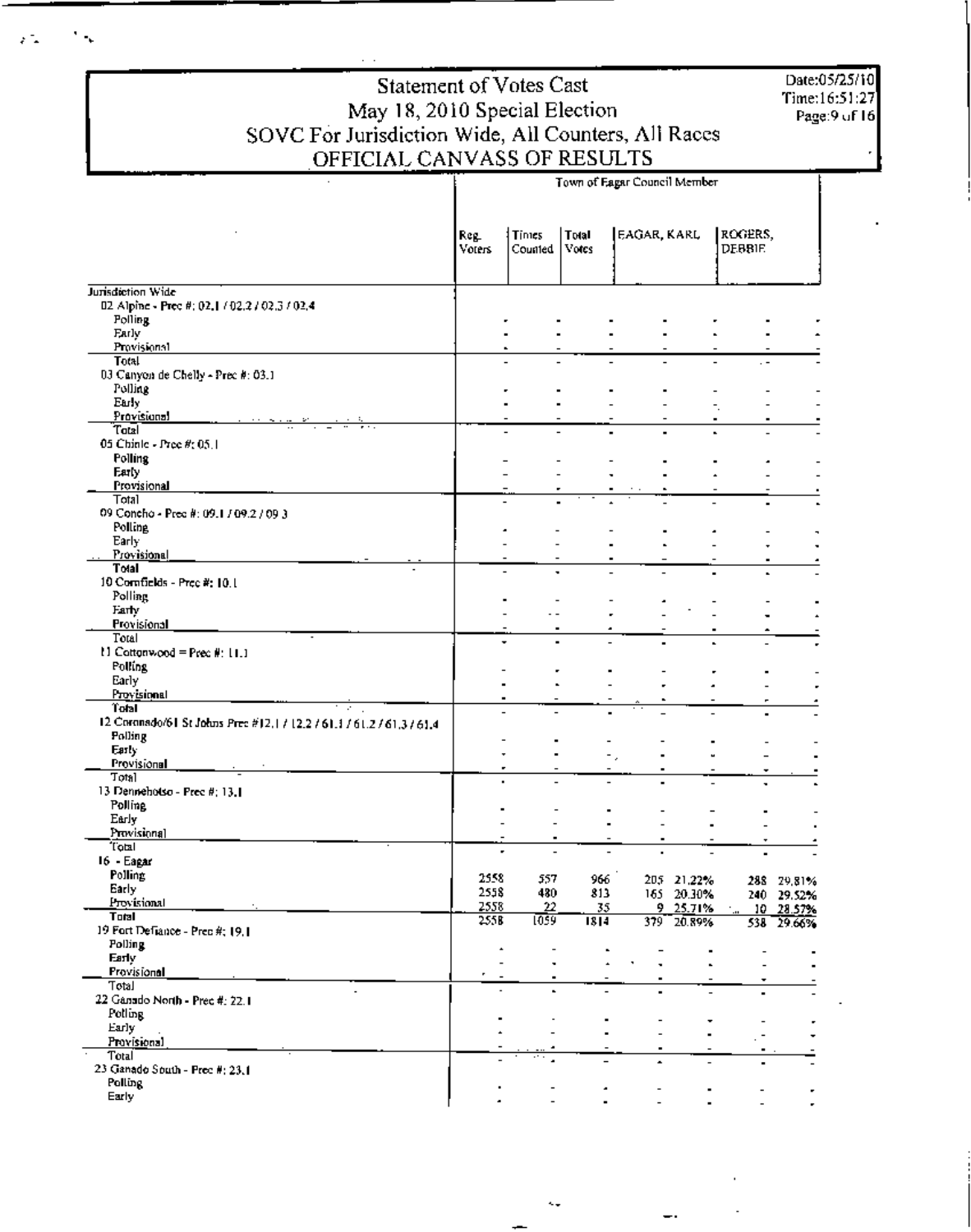$\mathcal{L}^{\mathcal{L}}$ 

Date:05/25/10 Time:  $16:51:27$ Page: 10 of 16

|                                                    |                | Town of Eagar Council Member |                                  |                          |                                                      |                                                      |  |  |  |
|----------------------------------------------------|----------------|------------------------------|----------------------------------|--------------------------|------------------------------------------------------|------------------------------------------------------|--|--|--|
|                                                    |                |                              |                                  |                          |                                                      |                                                      |  |  |  |
|                                                    |                | Reg.<br>Voters               | Times<br>Counted                 | Total<br>Votes           | <b>EAGAR, KARL</b>                                   | ROGERS,<br><b>DEBBIE</b>                             |  |  |  |
| Provisional                                        |                |                              | $\overline{\phantom{a}}$         | $\overline{\phantom{a}}$ | $\overline{\phantom{a}}$<br>$\overline{\phantom{a}}$ | $\overline{\phantom{a}}$<br>$\overline{\phantom{a}}$ |  |  |  |
| Total                                              |                |                              |                                  |                          | $\overline{a}$                                       | $\overline{\phantom{0}}$                             |  |  |  |
| 25 Green - Prec #: 25.1 / 25,2 / 25,3              |                |                              |                                  |                          |                                                      |                                                      |  |  |  |
| <b>Polling</b><br>Early                            |                |                              |                                  |                          |                                                      |                                                      |  |  |  |
| Provisional                                        | χż<br>k.       |                              | ٠                                |                          | $\overline{\phantom{0}}$                             |                                                      |  |  |  |
| <b>Total</b>                                       |                |                              |                                  |                          | ,                                                    |                                                      |  |  |  |
| 27 Houck - Prec F: 27.1<br>Polling                 |                |                              |                                  |                          |                                                      |                                                      |  |  |  |
| Early                                              |                |                              |                                  |                          |                                                      |                                                      |  |  |  |
| Provisional                                        |                |                              |                                  |                          | ٠<br>$\blacksquare$                                  |                                                      |  |  |  |
| Total<br>29 Kinlichee - Prec #; 29 1 / 29.2 / 29.3 |                |                              | $\blacksquare$                   |                          |                                                      |                                                      |  |  |  |
| Polling                                            |                |                              |                                  |                          |                                                      |                                                      |  |  |  |
| Early                                              | c.             |                              |                                  |                          |                                                      | ٠                                                    |  |  |  |
| Provisional<br>Total                               |                |                              |                                  |                          | $\blacksquare$                                       |                                                      |  |  |  |
| 31 Klagetoh - Prec #: 31.1 / 31.2                  |                |                              |                                  |                          |                                                      |                                                      |  |  |  |
| Polling                                            |                |                              |                                  |                          |                                                      |                                                      |  |  |  |
| Early<br>Provisional                               |                |                              |                                  |                          |                                                      |                                                      |  |  |  |
| Total                                              |                |                              | $\overline{a}$                   | ٠                        |                                                      |                                                      |  |  |  |
| 33 Lukachukai - Pree #: 33.1 / 33.2                |                |                              |                                  |                          |                                                      | ٠.                                                   |  |  |  |
| Polling                                            |                |                              |                                  |                          |                                                      |                                                      |  |  |  |
| Early<br>Provisional                               |                |                              |                                  |                          | ٠.                                                   |                                                      |  |  |  |
| Total                                              |                |                              | ٠                                |                          | ٠<br>$\overline{\phantom{a}}$                        | ٠                                                    |  |  |  |
| 35 Lupton - Prec #: 35.1                           |                |                              |                                  |                          |                                                      |                                                      |  |  |  |
| Polling<br>Early                                   | 多少             |                              |                                  |                          |                                                      |                                                      |  |  |  |
| Provisional                                        |                |                              | $\blacksquare$                   |                          | $\overline{a}$<br>$\blacksquare$<br>٠                | $\hat{\textbf{r}}$<br>. .                            |  |  |  |
| Total                                              | ¢              |                              | $\overline{a}$                   |                          |                                                      | $\overline{a}$                                       |  |  |  |
| 37 McNary - Prec #; 37.1<br>Polling                |                |                              |                                  |                          |                                                      |                                                      |  |  |  |
| Early                                              |                |                              | $\blacksquare$                   |                          |                                                      |                                                      |  |  |  |
| Provisional                                        |                |                              |                                  |                          |                                                      |                                                      |  |  |  |
| Total<br>-39 Many Farms - Prec #: 39,1 / 39.2      | $\blacksquare$ |                              | $\overline{a}$<br>$\blacksquare$ |                          |                                                      |                                                      |  |  |  |
| Polling                                            |                |                              |                                  |                          |                                                      |                                                      |  |  |  |
| Early                                              |                |                              |                                  | . .                      |                                                      |                                                      |  |  |  |
| Provisional<br>Total                               |                |                              |                                  |                          |                                                      |                                                      |  |  |  |
| 41 Mexican Water - Prec # 41,1                     |                |                              | ٠                                |                          |                                                      | ۰.                                                   |  |  |  |
| Polling                                            |                |                              |                                  |                          |                                                      |                                                      |  |  |  |
| Early<br>Provisional                               |                |                              |                                  |                          |                                                      |                                                      |  |  |  |
| Total                                              |                |                              | ۰                                |                          |                                                      |                                                      |  |  |  |
| 43 Nazlini - Prec # 43.1                           |                |                              | $ \sim$                          |                          |                                                      |                                                      |  |  |  |
| Polling                                            |                |                              |                                  |                          |                                                      |                                                      |  |  |  |
| Early<br>Provisional                               |                |                              |                                  |                          |                                                      |                                                      |  |  |  |
| Trital                                             |                |                              |                                  | ٠                        |                                                      | ÷                                                    |  |  |  |
| 45 Nutrioso - Prec #: 45,1 / 45.2                  |                |                              |                                  |                          |                                                      |                                                      |  |  |  |
| Polling<br>Early                                   | $\blacksquare$ |                              |                                  |                          |                                                      |                                                      |  |  |  |
| Provisional                                        | þ,             |                              |                                  |                          |                                                      |                                                      |  |  |  |
| Total                                              |                |                              |                                  |                          |                                                      | $\blacksquare$                                       |  |  |  |
| 46 Oak Springs - Prec #: 46.1 / 46.2<br>Polling    |                |                              |                                  |                          |                                                      |                                                      |  |  |  |
|                                                    |                |                              |                                  |                          |                                                      |                                                      |  |  |  |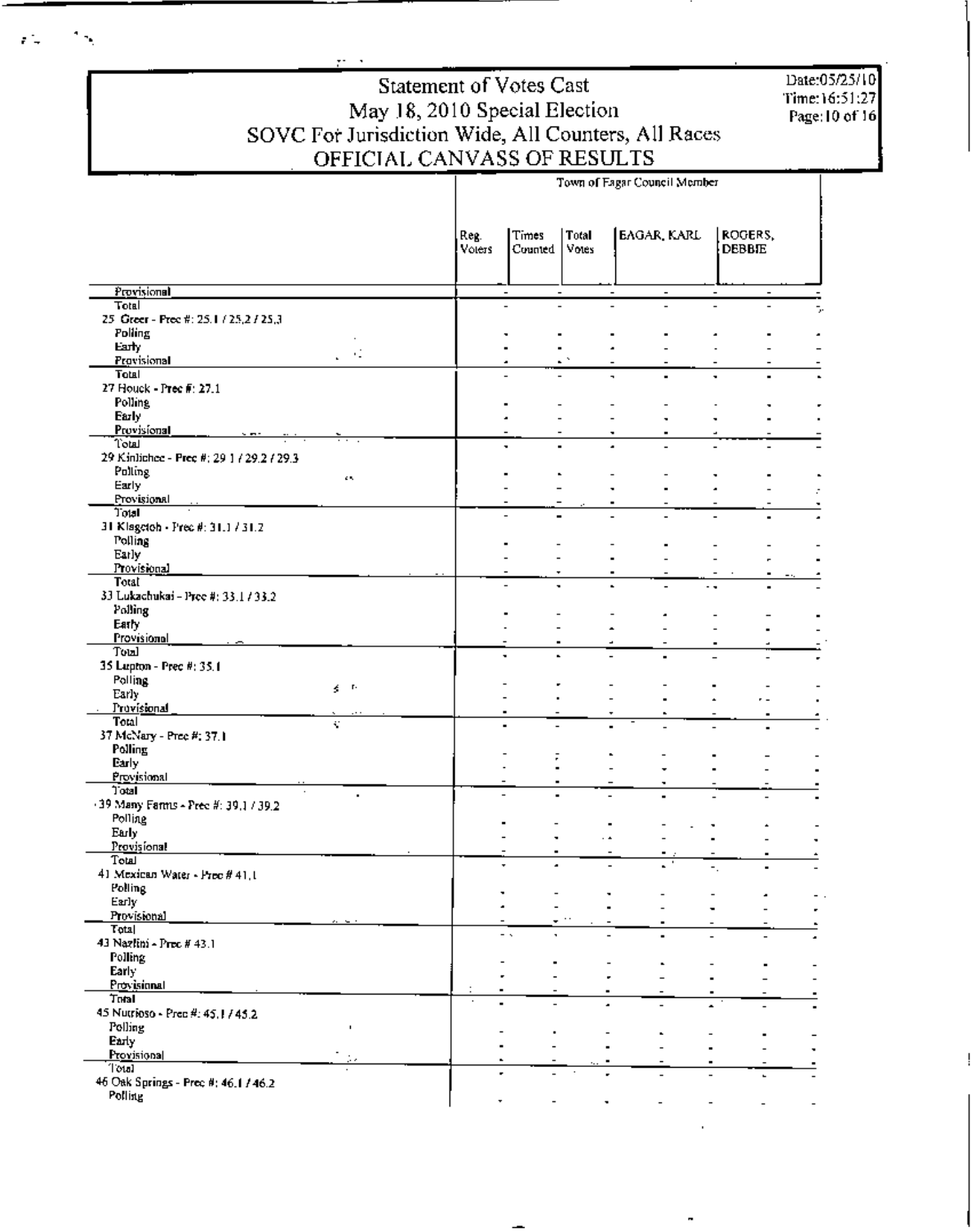٠.

Date:05/25/10 Time: 16:51:27<br>Page: 11 of 16

| ÷                                                                                   |                | Town of Eagar Council Member     |                          |                                                       |                                                      |  |  |  |
|-------------------------------------------------------------------------------------|----------------|----------------------------------|--------------------------|-------------------------------------------------------|------------------------------------------------------|--|--|--|
|                                                                                     |                |                                  |                          |                                                       |                                                      |  |  |  |
|                                                                                     | Reg.<br>Voters | Times<br>Counted                 | Total<br>Votes           | <b>EAGAR, KARL</b>                                    | ROGERS,<br><b>DEBBIE</b>                             |  |  |  |
| <b>Early</b>                                                                        |                |                                  | $\overline{\phantom{0}}$ | $\cdot$<br>$\overline{\phantom{a}}$<br>$\overline{a}$ | $\overline{a}$                                       |  |  |  |
| Provisional                                                                         |                |                                  | $\overline{a}$           |                                                       |                                                      |  |  |  |
| Total<br>48 Puerco Flast/49 Puerco West Prec #: 48.1/ 49.1                          |                |                                  | $\overline{a}$           | F.                                                    |                                                      |  |  |  |
| Polling<br>- Early                                                                  |                |                                  |                          |                                                       |                                                      |  |  |  |
| Provisional                                                                         |                |                                  |                          | $\cdot$                                               |                                                      |  |  |  |
| Total<br>51 Red Mess - Prec #: 51.1<br><b>Polling</b>                               | $\cdot$        | $\blacksquare$                   | $\overline{a}$           | $\overline{a}$<br>$\overline{a}$                      | $\overline{a}$                                       |  |  |  |
| Early                                                                               |                |                                  |                          |                                                       |                                                      |  |  |  |
| Provisional                                                                         |                | ٠                                |                          |                                                       |                                                      |  |  |  |
| Total<br>52 Red Valley - Prec #: 52.1<br>Polling                                    |                |                                  |                          |                                                       |                                                      |  |  |  |
| Early                                                                               |                |                                  |                          |                                                       |                                                      |  |  |  |
| <b>Provisional</b>                                                                  |                |                                  |                          |                                                       |                                                      |  |  |  |
| <b>Total</b><br>54 Rock Point - Prec #: 54.1                                        |                |                                  |                          |                                                       |                                                      |  |  |  |
| <b>Polling</b>                                                                      |                |                                  |                          |                                                       |                                                      |  |  |  |
| Early<br>Provisional                                                                |                |                                  |                          |                                                       | $\tilde{\phantom{a}}$                                |  |  |  |
| Total                                                                               |                | $\blacksquare$                   | ٠<br>$\hat{\mathbf{r}}$  | ٠<br>$\overline{a}$<br>$\overline{\phantom{0}}$       | $\overline{\phantom{a}}$<br>$\overline{\phantom{a}}$ |  |  |  |
| 56 Rough Rock - Prec #; 56,1 / 56.2                                                 |                |                                  |                          |                                                       |                                                      |  |  |  |
| Polling<br>Early                                                                    |                |                                  | ٠                        |                                                       |                                                      |  |  |  |
| Provisional                                                                         |                |                                  |                          | $\blacksquare$<br>÷                                   |                                                      |  |  |  |
| Total<br>7. p                                                                       |                |                                  |                          | $\overline{\phantom{0}}$<br>сh,                       |                                                      |  |  |  |
| 58 Round Rock - Prec #: 58.1<br>Polling                                             |                |                                  |                          |                                                       |                                                      |  |  |  |
| Early                                                                               |                |                                  |                          |                                                       |                                                      |  |  |  |
| Provisional                                                                         |                | $\blacksquare$                   | $\blacksquare$           |                                                       |                                                      |  |  |  |
| Total<br>65 St. Michaels - Prec #: 65.1<br>Polling                                  |                | ٠                                | $\overline{\phantom{0}}$ |                                                       |                                                      |  |  |  |
| <b>Early</b>                                                                        |                |                                  |                          | $\blacksquare$                                        |                                                      |  |  |  |
| Provisional<br>Total                                                                |                |                                  |                          | $\blacksquare$<br>٠                                   | $\overline{\phantom{0}}$<br>$\overline{\phantom{0}}$ |  |  |  |
| 67 Sawmill - Prec #: 67.1 / 67.2<br>Polling                                         |                |                                  |                          | ÷.                                                    |                                                      |  |  |  |
| Early                                                                               |                |                                  |                          |                                                       |                                                      |  |  |  |
| Provisional<br>Total                                                                |                | $\overline{a}$<br>$\blacksquare$ |                          | $\overline{a}$<br>$\overline{\phantom{a}}$            | ٠                                                    |  |  |  |
| 70 Springerville - Prec # 17.1 / 17.3 / 59.2 / 59.4 / 70.1 / 70.2<br><b>Polling</b> |                |                                  |                          |                                                       |                                                      |  |  |  |
| Early                                                                               |                |                                  |                          |                                                       |                                                      |  |  |  |
| Provisional<br>Total                                                                |                |                                  |                          |                                                       |                                                      |  |  |  |
| 74 Steamboat - Prec #; 74,1 / 74.2<br>Polling                                       |                |                                  |                          |                                                       |                                                      |  |  |  |
| Early<br>Provisional                                                                |                | $\blacksquare$                   |                          | ÷                                                     |                                                      |  |  |  |
| Total                                                                               | н.             |                                  |                          | ٠                                                     |                                                      |  |  |  |
| 76 Sweetwater - Prec #; 76.1                                                        |                |                                  |                          |                                                       |                                                      |  |  |  |
| Polling<br>Early                                                                    |                |                                  |                          |                                                       |                                                      |  |  |  |
| Provisional                                                                         |                |                                  |                          |                                                       |                                                      |  |  |  |
| Total                                                                               |                |                                  |                          |                                                       |                                                      |  |  |  |
| 78 Tachee - Prec #; 78.1                                                            |                |                                  |                          |                                                       |                                                      |  |  |  |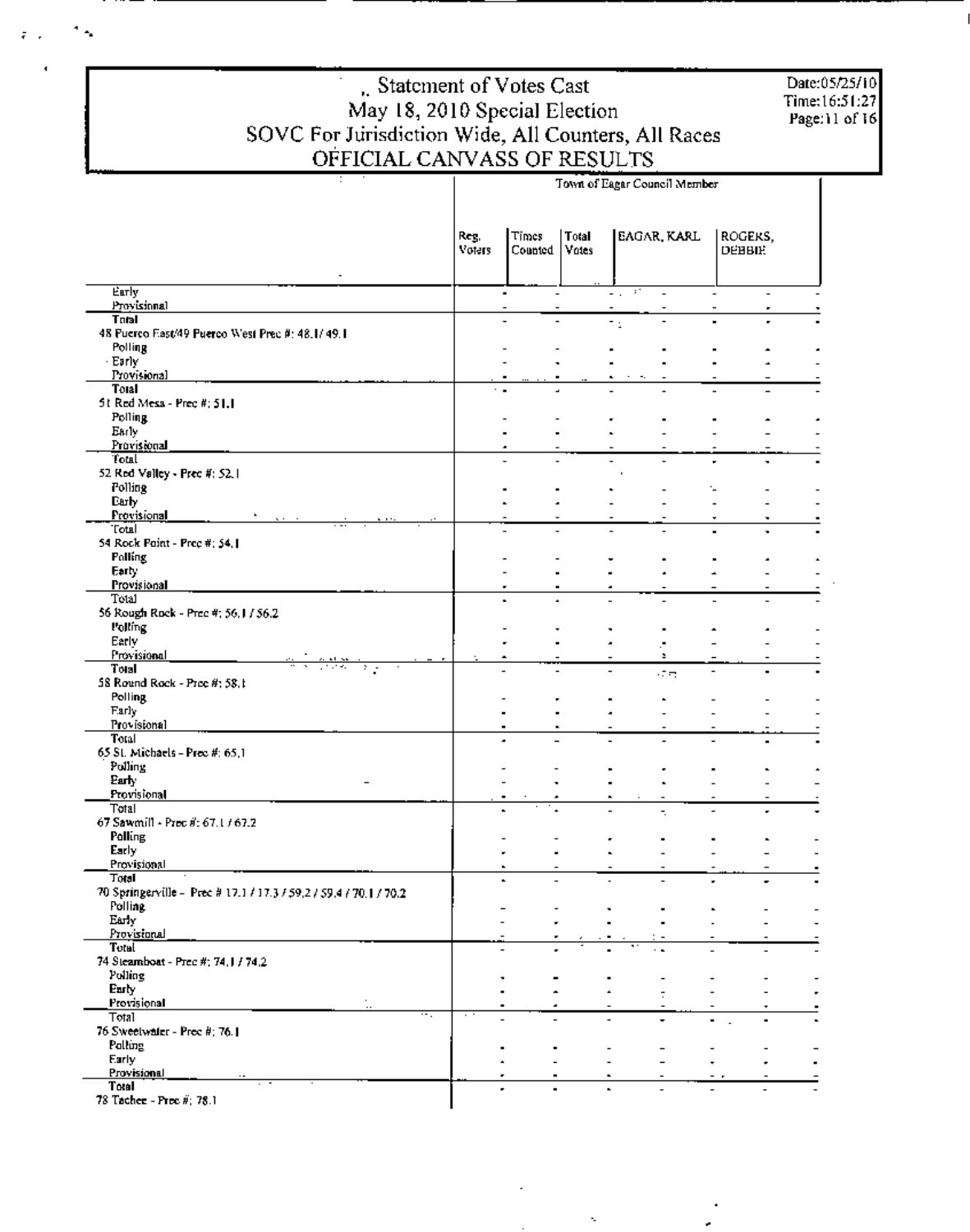٠.

Date:05/25/10<br>Time:16:51:27<br>Page:12 of 16

|                                                                          |                |                         |                | Town of Eagar Council Member |                          |                   |            |
|--------------------------------------------------------------------------|----------------|-------------------------|----------------|------------------------------|--------------------------|-------------------|------------|
|                                                                          | Reg.<br>Voters | <b>Times</b><br>Counted | Total<br>Votes | EAGAR, KARL                  |                          | ROGERS,<br>DEBBIE |            |
| Polling                                                                  |                |                         |                |                              | ÷                        |                   |            |
| Early                                                                    |                |                         |                |                              |                          |                   |            |
| Provisional                                                              |                | ٠                       |                |                              |                          |                   |            |
| Total<br>                                                                |                |                         | $\blacksquare$ |                              |                          |                   |            |
| 80 Teed Nos Pos - Prec #: 80.1                                           |                |                         |                |                              |                          |                   |            |
| Polling                                                                  |                |                         |                |                              |                          |                   |            |
| Earty                                                                    |                |                         |                |                              |                          |                   |            |
| Provisional                                                              |                |                         |                |                              |                          |                   |            |
| Total                                                                    |                |                         |                |                              |                          |                   |            |
| 82 Vernon - Prec #; 82,1 / 82,2 / 82,3 / 82,4 / 82,5 / 82,6 -<br>Polling |                |                         |                |                              |                          |                   |            |
| Eurly                                                                    |                |                         |                |                              |                          |                   |            |
| Provisional                                                              |                |                         |                |                              |                          |                   |            |
| Total                                                                    |                |                         |                |                              |                          |                   |            |
| 84 Wheatfields - Pree #: 84.1                                            | $\overline{a}$ | $\blacksquare$          |                | $\blacksquare$               |                          |                   |            |
| Polling                                                                  |                |                         |                |                              |                          |                   |            |
| Early                                                                    |                |                         |                |                              |                          |                   |            |
| Provisional                                                              | Ч              | $\blacksquare$          |                |                              |                          |                   |            |
| Total                                                                    |                | ۰.<br>$\blacksquare$    |                | $\blacksquare$<br>×          |                          | ٠                 |            |
| 86 Wide Ruins - Prec #: 86.1                                             |                |                         |                |                              |                          |                   |            |
| Polling                                                                  |                |                         |                |                              |                          |                   |            |
| Early                                                                    |                |                         |                |                              |                          |                   |            |
| Provisional                                                              |                | ٠                       |                | ٠                            |                          |                   |            |
| Total                                                                    |                | ٠                       |                | $\overline{a}$               | $\overline{\phantom{a}}$ |                   |            |
| 88 Window Rock - Prec #: 88.1                                            |                |                         |                |                              |                          |                   |            |
| Polling                                                                  |                | ŕ.                      |                |                              |                          |                   |            |
| Early                                                                    |                |                         |                |                              |                          |                   |            |
| Provisional<br>Total                                                     |                |                         |                |                              |                          |                   |            |
| Total                                                                    |                |                         |                |                              |                          |                   |            |
| Polling                                                                  |                |                         |                |                              |                          |                   |            |
| Early                                                                    | 2558 -         | 557                     | 966            | 205                          | 21.22%                   | 283.              | 2981%      |
| Provisional                                                              | 2558           | 48Q                     | 813            | 165                          | 20.30%                   |                   | 240 29 52% |
| Total                                                                    | 2558<br>2558   | 22                      | 35             | 9.                           | 25.71%                   |                   | 10 28.57%  |
|                                                                          |                | 1059                    | 1814           |                              | 379 20.89%               |                   | 538 29.66% |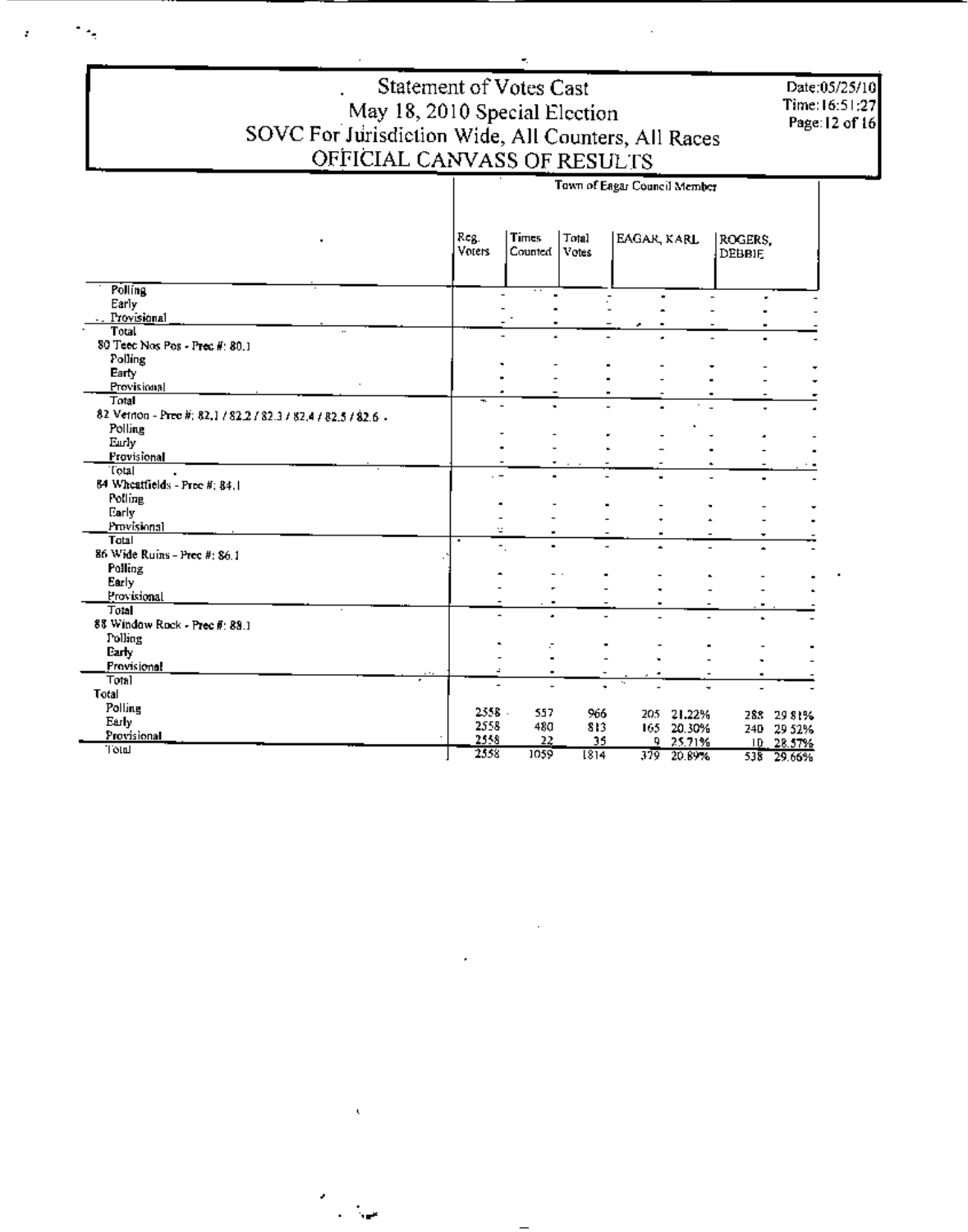$\ddot{\phantom{a}}$ 

Date:05/25/10 Time:16:51:27<br>Page:13 of 16

|                                                                       | Town of Eagar Council Member |                           |               |            |          |       |          |       |
|-----------------------------------------------------------------------|------------------------------|---------------------------|---------------|------------|----------|-------|----------|-------|
|                                                                       |                              |                           |               |            |          |       |          |       |
|                                                                       | <b>SMITH, BYRON</b>          |                           | <b>WEBB</b> , |            | Write-in |       | Write-in |       |
|                                                                       |                              |                           | MELISSA       |            |          |       |          |       |
| Jurisdiction Wide                                                     |                              |                           |               |            |          |       |          |       |
| 02 Alpine - Prec #: 02.1 / 02.2 / 02.3 / 02.4                         |                              |                           |               |            |          |       |          |       |
| Polling                                                               |                              |                           |               |            |          |       |          |       |
| Early<br>Provisional                                                  |                              |                           |               |            |          |       |          |       |
| Total                                                                 |                              |                           |               |            |          |       |          |       |
| 03 Canyon de Chelly - Prec #: 03.1<br>Polling                         |                              |                           |               |            |          |       |          |       |
| Farty                                                                 |                              |                           |               |            |          |       |          |       |
| Provisional                                                           |                              |                           |               |            |          |       |          |       |
| Total<br>05 Chinle - Prec #; 05,1                                     |                              |                           |               |            |          |       |          |       |
| Polling                                                               |                              |                           |               |            |          |       |          |       |
| Early                                                                 |                              |                           |               |            |          |       |          |       |
| Provisional<br>Total                                                  |                              |                           |               |            |          |       |          |       |
| 09 Concho - Prec #: 09.1 / 09.2 / 09.3                                |                              |                           |               |            |          |       |          |       |
| Polling<br>Early                                                      |                              |                           |               |            |          |       |          |       |
| Provisional                                                           |                              | ٠                         |               |            |          |       |          |       |
| Total                                                                 |                              |                           |               |            |          |       |          |       |
| 10 Cornfields - Prec #: 10.1<br>Polling                               |                              |                           |               |            |          |       |          |       |
| Early                                                                 |                              |                           |               |            |          |       |          |       |
| Provisional                                                           |                              |                           |               |            |          |       |          |       |
| Total<br>LI Cotionwood = Prec #: 11.1                                 |                              |                           |               |            |          |       |          |       |
| Polling                                                               |                              |                           |               |            |          |       |          |       |
| Early                                                                 |                              |                           |               |            |          |       |          |       |
| Provisional<br>Total<br>د د                                           |                              |                           |               |            |          |       |          |       |
| 12 Coronado/61 St Johns Prec #12.1 / 12.2 / 61.1 / 61.2 / 61.3 / 61.4 |                              |                           |               |            |          |       |          |       |
| Polling                                                               |                              |                           |               |            |          |       |          |       |
| Early<br>Provisional                                                  |                              |                           |               |            |          |       |          |       |
| Total                                                                 |                              |                           |               |            |          |       |          |       |
| 13 Dennehotso - Prec #: 13.1<br>Polling                               |                              |                           |               |            |          |       |          |       |
| Farly                                                                 |                              |                           |               |            |          |       |          |       |
| Provisional                                                           | u.                           |                           |               |            |          |       | A.       |       |
| Total<br>16 - Engar                                                   |                              |                           |               |            |          |       |          |       |
| Polling                                                               |                              | 236 24.43%                |               | 234 24.22% | з        | 0.31% | 0        | 0.00% |
| Early.                                                                |                              | 209 25.71%                |               | 191 23.49% | 6        | 0.74% | 2        | 0.25% |
| Provisional<br>Total<br>$\Delta$                                      |                              | $6'$ 17,14%<br>451 24 86% |               | 10 28.57%  | 0        | 0.00% | 0        | 0.00% |
| 19 Fort Definnce - Prec #: 19.1                                       |                              |                           |               | 435 23,98% | 9        | 0.50% | 2        | 0.11% |
| Polling<br>Early                                                      |                              | $\overline{a}$            |               |            |          |       |          |       |
| Provisional                                                           |                              |                           |               |            |          |       |          |       |
| Total<br>. .                                                          | ٠                            | $\overline{a}$            | ۰             |            |          |       |          |       |
| 22 Ganado North - Prec #; 22,1<br>Polling                             |                              |                           |               |            |          |       |          |       |
| Early                                                                 |                              |                           |               |            |          |       |          |       |
| Provisional                                                           |                              |                           | ٠.            |            |          |       |          |       |
| Total<br>23 Ganado South - Prec #: 23.1                               |                              |                           |               |            | ×.       |       |          |       |
| <b>Polling</b>                                                        |                              |                           |               |            |          |       |          |       |
| Farly                                                                 |                              |                           |               |            |          |       |          |       |

ĺ,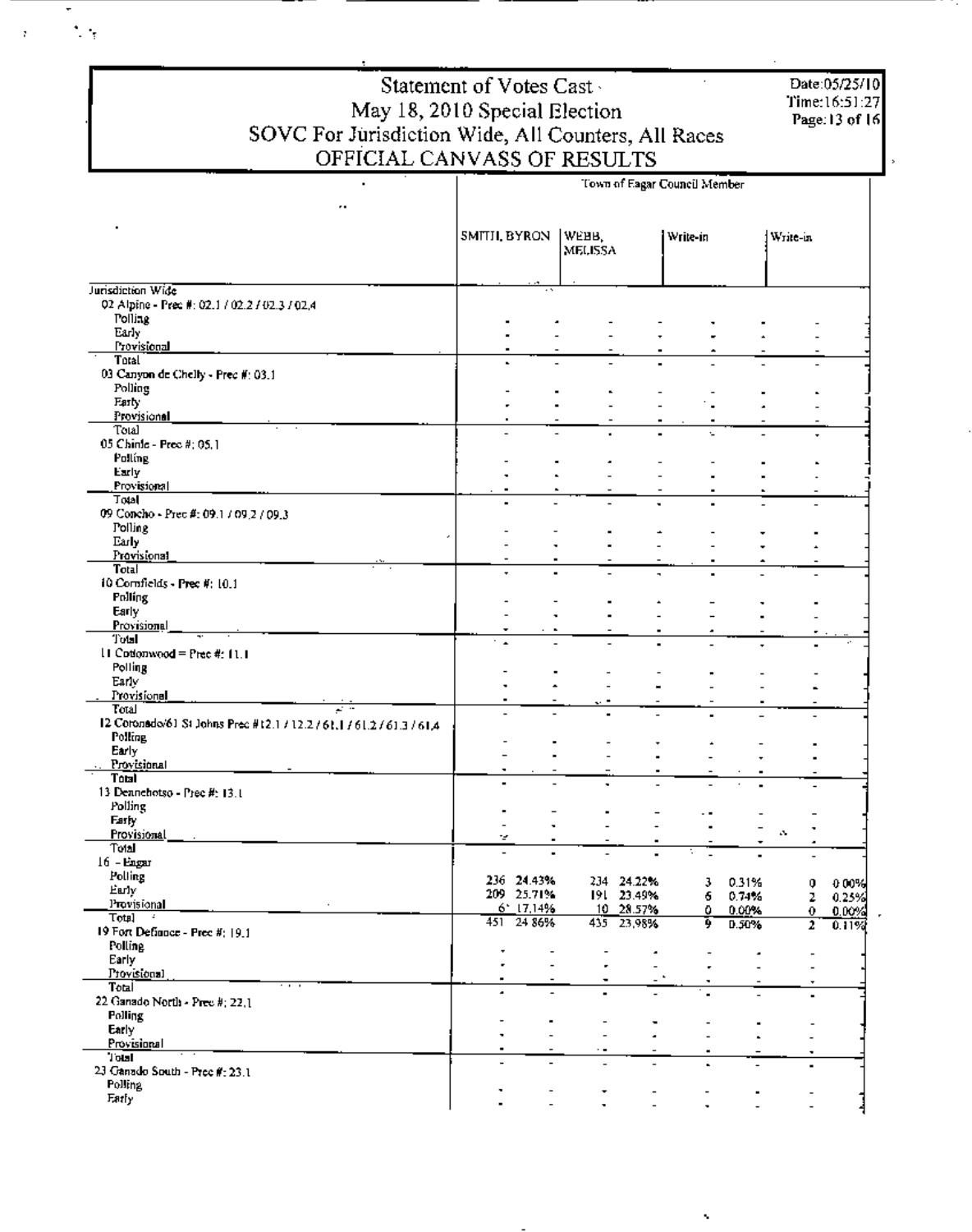Date:05/25/10 Time:16:51:27 Page: 14 of 16

#### Statement of Votes Cast May 18, 2010 Special Election SOVC For Jurisdiction Wide, All Counters, All Races OFFICIAL CANVASS OF RESULTS

t sy

 $\bar{\mathbf{z}}$ 

Town of Eagar Council Member WEBD. Write-in Write-in SMITH, BYRON MELISSA **Provisional** Total 25 Green - Prec #: 25.1 / 25.2 / 25.3 Polling Ĭ.  $\overline{a}$  $\overline{a}$  $\overline{a}$ Earty. Provisional Total 27 Houck - Prec #; 27,1 Polling Early  $\overline{a}$ l, ٠ Provisional Total н. 29 Kinlichee - Prec #: 29.1 / 29 2 / 29 3 Polling  $\overline{a}$ l, Ĭ. Farly ł. Provisional Total 31 Klagetoh - Prec #: 31.1 / 31.2 Polling Early ÷  $\tilde{\phantom{a}}$ ÷, l, Provisional Total 33 Lukachukai - Pren #: 33.1733.2 Polling  $\overline{a}$ l, i, Eurly l, . Provisional Total 35 Lupton - Prec #: 35.1 Polling L, Early  $\overline{a}$  $\blacksquare$  $\overline{a}$ ÷, ٠ ×  $\overline{a}$ Provisional Total 37 McNary - Prec #: 37.1 **Polling**  $\overline{a}$  $\blacksquare$ ٠  $\blacksquare$  $\tilde{\phantom{a}}$ Early L.  $\blacksquare$ Provisional **Total** 39 Many Farms - Prec #: 39.1 / 39.2 Polling L. Ĭ, Early  $\overline{\phantom{a}}$  $\blacksquare$  $\ddot{\phantom{1}}$  $\overline{\phantom{a}}$ ä,  $\overline{a}$ **Provisional** Total ł, ÷, Ĭ. ÷, ï 41 Mexican Water - Prec # 41.1 Polling Ĭ. l, Į, .  $\overline{\phantom{a}}$ .  $\overline{\phantom{a}}$ Early Ĭ. Ĭ. ×, L,  $\overline{a}$ L **Provisional Total**  $\overline{a}$ l,  $\overline{a}$ × 43 Nazlini - Prec # 43,1 Polling  $\overline{a}$ ÷. Early  $\overline{a}$  $\mathbb{Z}^n$  .  $\blacksquare$  $\overline{a}$  $\blacksquare$  $\overline{\phantom{a}}$ <u>Provisional</u> Total  $\overline{a}$  $\overline{\phantom{m}}$ ٠ 45 Nutrioso - Prec #: 45.1 / 45.2 Polling  $\overline{a}$  $\overline{a}$  $\overline{\phantom{a}}$ . . ٠  $\overline{a}$ Early  $\overline{a}$  $\overline{a}$ ÷, ٠ Provisional **Total** ÷.  $\overline{a}$ 46 Oak Springs - Prec #: 46.1 / 46.2 Polling

ă

 $\blacksquare$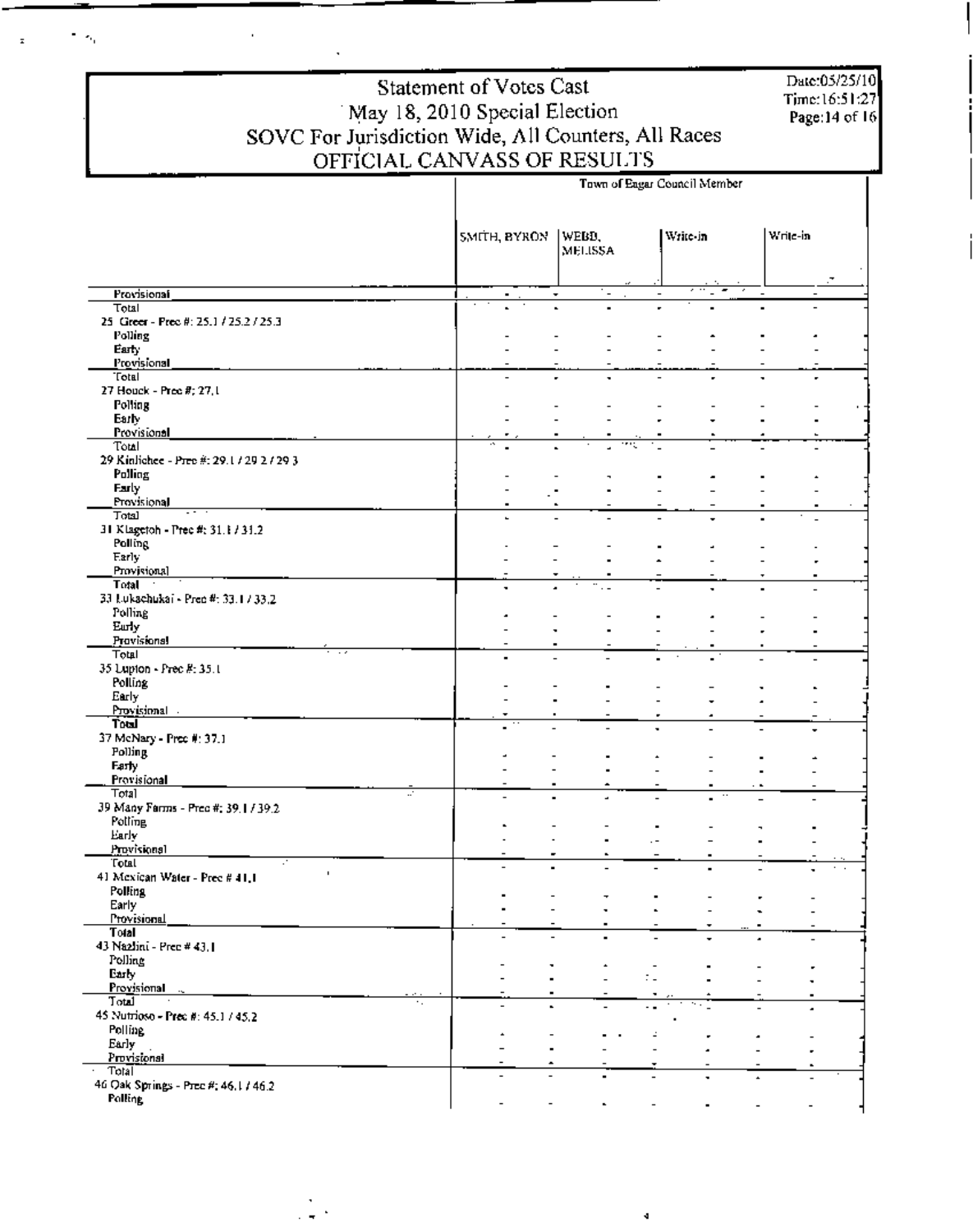$\gamma_{\rm m}$ 

ă.

Date:05/25/10 Time: 16:51:27<br>Page: 15 of 16

|                                                                            | Town of Eagar Council Member                         |                  |                               |                                                 |  |  |  |  |  |  |
|----------------------------------------------------------------------------|------------------------------------------------------|------------------|-------------------------------|-------------------------------------------------|--|--|--|--|--|--|
|                                                                            | SMITH, BYRON                                         | WEBB,<br>MELISSA | Write-in                      | Write-in                                        |  |  |  |  |  |  |
| Early                                                                      |                                                      |                  |                               |                                                 |  |  |  |  |  |  |
| Provisional                                                                | ٠                                                    |                  | ٠<br>$\overline{\phantom{a}}$ | $\overline{a}$<br>$\overline{\phantom{0}}$<br>٠ |  |  |  |  |  |  |
| Total                                                                      |                                                      |                  |                               |                                                 |  |  |  |  |  |  |
| 48 Puerco East/49 Puerco West Prec #: 48.1/ 49.1<br>Polling                |                                                      |                  |                               |                                                 |  |  |  |  |  |  |
| Early                                                                      |                                                      |                  |                               |                                                 |  |  |  |  |  |  |
| Provisional<br>Total                                                       |                                                      |                  |                               |                                                 |  |  |  |  |  |  |
| 51 Red Mesa - Prec #: 51,1                                                 |                                                      | $\overline{ }$   |                               | $\overline{a}$                                  |  |  |  |  |  |  |
| Polling                                                                    |                                                      |                  |                               |                                                 |  |  |  |  |  |  |
| Early<br>Provisional                                                       |                                                      |                  |                               |                                                 |  |  |  |  |  |  |
| Total                                                                      |                                                      |                  |                               |                                                 |  |  |  |  |  |  |
| 52 Red Valley - Prec #: 52.1                                               |                                                      |                  |                               |                                                 |  |  |  |  |  |  |
| Polling<br><b>Early</b>                                                    |                                                      |                  |                               |                                                 |  |  |  |  |  |  |
| Provisional                                                                | $\blacksquare$<br>$\blacksquare$                     | $\blacksquare$   |                               |                                                 |  |  |  |  |  |  |
| Tetal<br>: 54 Rock Point - Prec #: 54.1                                    |                                                      |                  |                               |                                                 |  |  |  |  |  |  |
| Polling                                                                    |                                                      |                  |                               |                                                 |  |  |  |  |  |  |
| Early                                                                      |                                                      |                  |                               |                                                 |  |  |  |  |  |  |
| Provisional<br>Total                                                       | $\blacksquare$                                       |                  | z                             | ٠                                               |  |  |  |  |  |  |
| 56 Rough Rock - Prec #: 56.1 / 56.2                                        |                                                      |                  |                               |                                                 |  |  |  |  |  |  |
| Polling<br>Early                                                           |                                                      |                  |                               |                                                 |  |  |  |  |  |  |
| Provisional                                                                |                                                      |                  |                               |                                                 |  |  |  |  |  |  |
| Total                                                                      | $\blacksquare$                                       |                  |                               |                                                 |  |  |  |  |  |  |
| 58 Round Rock - Prec #: 58.1<br>Polling                                    |                                                      |                  |                               |                                                 |  |  |  |  |  |  |
| Early                                                                      |                                                      |                  |                               |                                                 |  |  |  |  |  |  |
| Provisional<br>Total                                                       |                                                      |                  |                               | $\blacksquare$                                  |  |  |  |  |  |  |
| 65 St. Michaels - Prec #: 65.1                                             |                                                      |                  |                               |                                                 |  |  |  |  |  |  |
| Polling                                                                    |                                                      |                  |                               |                                                 |  |  |  |  |  |  |
| Early<br>Provisional                                                       |                                                      | $\blacksquare$   | ٠                             |                                                 |  |  |  |  |  |  |
| Total                                                                      | $\overline{a}$                                       | ×.               | $\overline{a}$                |                                                 |  |  |  |  |  |  |
| 67 Sawmill - Prec #: 67,1 / 67,2<br>Polling                                |                                                      |                  |                               |                                                 |  |  |  |  |  |  |
| Early                                                                      |                                                      |                  |                               |                                                 |  |  |  |  |  |  |
| <b>Provisional</b>                                                         |                                                      |                  |                               |                                                 |  |  |  |  |  |  |
| Total<br>70 Springerville - Prec # 17,1 / 17.3 / 59.2 / 59.4 / 70.1 / 70.2 |                                                      |                  | $\blacksquare$                |                                                 |  |  |  |  |  |  |
| Polling                                                                    |                                                      |                  |                               |                                                 |  |  |  |  |  |  |
| Early<br>Provisional                                                       |                                                      |                  |                               |                                                 |  |  |  |  |  |  |
| <b>Total</b>                                                               |                                                      |                  |                               |                                                 |  |  |  |  |  |  |
| 74 Steamboat - Prec #: 74.1 / 74.2                                         |                                                      |                  |                               |                                                 |  |  |  |  |  |  |
| Polling<br>Early                                                           |                                                      |                  |                               |                                                 |  |  |  |  |  |  |
| Provisional                                                                | ٠                                                    |                  |                               |                                                 |  |  |  |  |  |  |
| Total<br>76 Sweetwater - Prec #; 76.1                                      | ٠                                                    |                  |                               |                                                 |  |  |  |  |  |  |
| Polling                                                                    |                                                      |                  |                               |                                                 |  |  |  |  |  |  |
| Early                                                                      |                                                      |                  |                               |                                                 |  |  |  |  |  |  |
| Provisional<br>Total                                                       | $\overline{\phantom{0}}$<br>$\overline{\phantom{a}}$ | $\blacksquare$   | $\blacksquare$                |                                                 |  |  |  |  |  |  |
| 78 Tachee - Prec #; 78.1                                                   |                                                      |                  |                               |                                                 |  |  |  |  |  |  |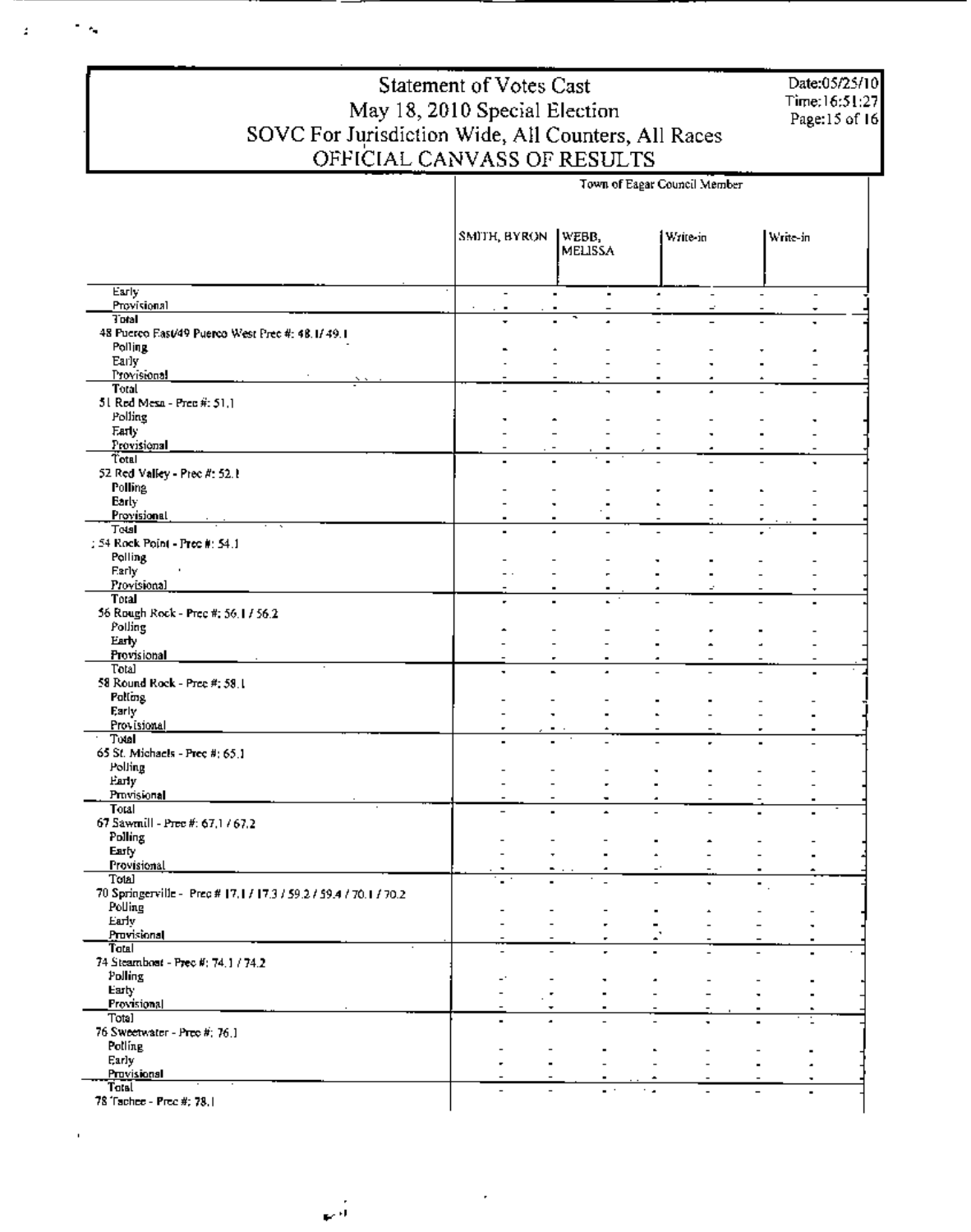$\mathcal{L}_{\rm{max}}$ 

F.

Date:05/25/10<br>Time:16:51:27<br>Page:16 of 16

|                                                             | Town of Eagar Council Member |                |                  |                    |                |                          |          |       |
|-------------------------------------------------------------|------------------------------|----------------|------------------|--------------------|----------------|--------------------------|----------|-------|
|                                                             | SMITH, BYRON                 |                | WEBB,<br>MELISSA |                    | Write-in       |                          | Write-in |       |
| Polling                                                     | $\overline{\phantom{a}}$ .   |                |                  |                    |                |                          |          |       |
| Early                                                       |                              |                |                  |                    |                |                          |          |       |
| Provisional                                                 |                              |                |                  |                    |                |                          |          |       |
| Total<br>80 Teed Nos Pas - Prec #; 80,1                     |                              |                |                  |                    | ۰.             |                          |          |       |
| Polling                                                     |                              |                |                  |                    |                |                          |          |       |
| Early                                                       |                              |                |                  |                    |                |                          |          |       |
| Provisional                                                 |                              |                |                  |                    |                |                          |          |       |
| Total                                                       |                              |                |                  |                    |                |                          |          |       |
| 82 Vernon - Prec #: 82.1 / 82.2 / 82.3 / 82.4 / 82.5 / 82.6 |                              |                |                  |                    |                |                          |          |       |
| Polling                                                     |                              |                |                  |                    |                |                          |          |       |
| Early                                                       |                              |                |                  |                    |                |                          |          |       |
| Provisional                                                 |                              |                | $\blacksquare$   | $\blacksquare$     | $\blacksquare$ |                          |          |       |
| $\overline{\cdot}$ .<br>Total<br>$\mathbf{u}_\mathrm{c}$    |                              | $\blacksquare$ |                  |                    | $\blacksquare$ | $\overline{\phantom{a}}$ |          |       |
| 84 Wheatfields - Prec #; 84.1                               |                              |                |                  |                    |                |                          |          |       |
| Polling                                                     |                              |                |                  |                    |                |                          |          |       |
| Early                                                       |                              |                |                  |                    |                |                          |          |       |
| Provisional                                                 |                              |                |                  |                    |                |                          |          |       |
| Total                                                       |                              |                |                  |                    |                |                          |          |       |
| 86 Wide Ruins - Prec #; 86,1                                |                              |                |                  |                    |                |                          |          |       |
| Polling<br>Farly                                            |                              |                |                  |                    |                |                          |          |       |
| Provisional                                                 |                              |                |                  | $\hat{\mathbf{r}}$ |                |                          |          |       |
| Total                                                       |                              |                |                  |                    |                |                          | ٠        |       |
| 88 Window Rock - Prec #: 88.1                               |                              |                |                  |                    |                |                          |          |       |
| Polling                                                     |                              |                |                  |                    |                |                          |          |       |
| Early                                                       |                              |                |                  |                    |                |                          |          |       |
| Provisional                                                 |                              |                |                  |                    |                |                          |          |       |
| Total                                                       |                              | ٠              |                  |                    |                |                          |          |       |
| Total                                                       |                              |                |                  |                    |                |                          |          |       |
| Polling                                                     | 236                          | 24.43%         |                  | 234 24.22%         | 3              | 0.31%                    | D        | 0.00% |
| Early<br>٠                                                  | 209                          | 25.71%         |                  | 191 23.49%         | ó              | 0.74%                    | 2        | 0.25% |
| Provisional                                                 | 6.                           | 17.14%         |                  | 10 28.57%          | O              | 0.00%                    | 0        | 0.00% |
| Total                                                       | 451                          | 24.86%         |                  | 435 23.98%         | ÿ              | 0.50%                    | 2        | 0.11% |

J.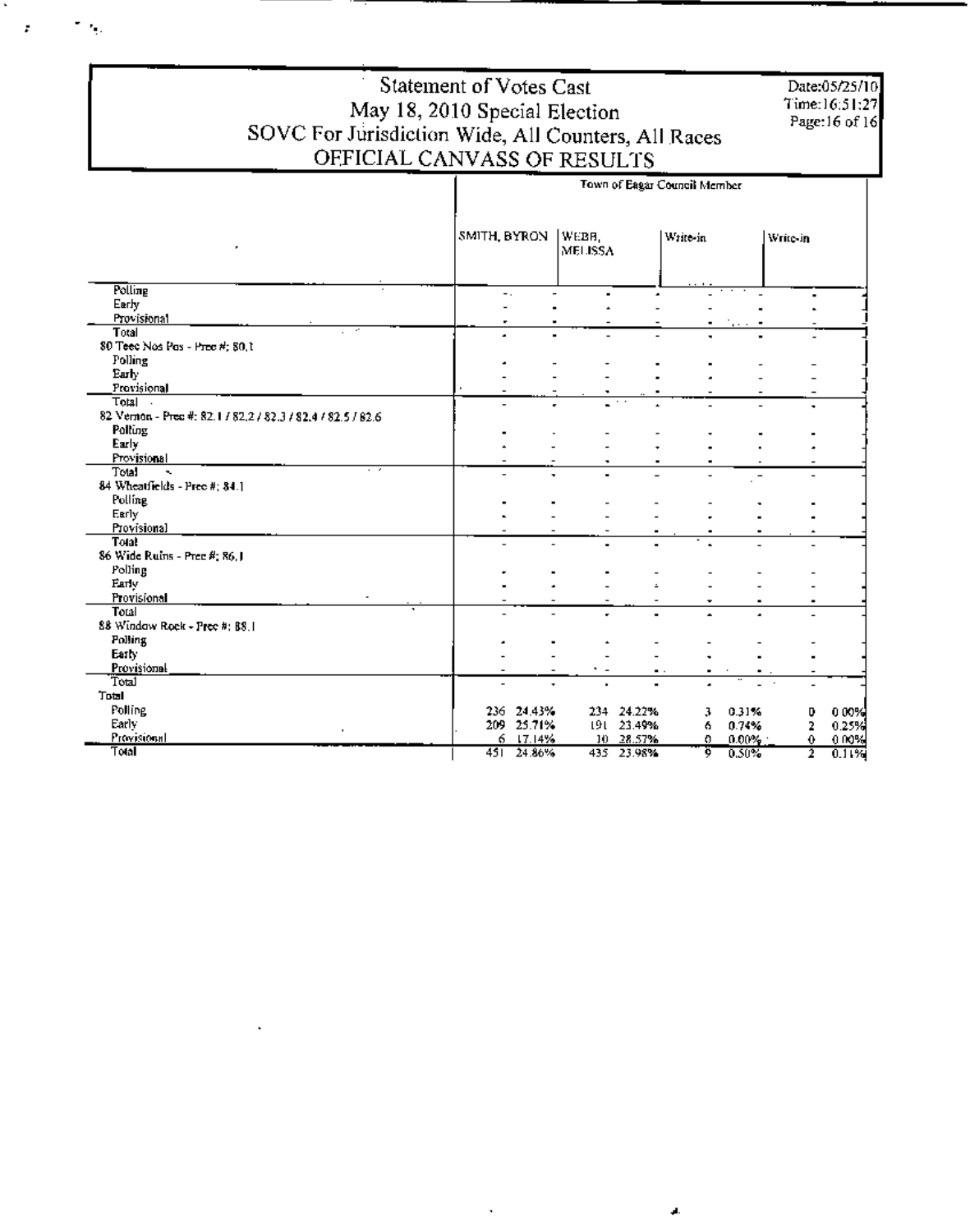| Cards Cast Report<br>May 18, 2010 Special Election |                               |                                     |                |                |                  |        |                   | Date: May 25, 2010<br>Time:05:21 PM<br>Page:1 of 2 |
|----------------------------------------------------|-------------------------------|-------------------------------------|----------------|----------------|------------------|--------|-------------------|----------------------------------------------------|
|                                                    |                               | OFFICIAL CANVASS OF RESITTS         |                |                |                  |        |                   |                                                    |
| District/Reportunit                                | VGroup1                       | $\overline{V}$ VGroup2              | Dallot         | Curd           | Cast             | Voters | Percent           |                                                    |
| Jurisdiction Wide                                  |                               |                                     |                |                |                  |        |                   |                                                    |
| 02 Alpine - Prec #: 02.1 / 02.2.                   | NP                            | NP                                  | п              | $\mathfrak{t}$ | 177              | 333    | 53.15             |                                                    |
| 03 Canyon de Chelly - Prec #: 0                    | NP                            | NP                                  | п              | ı              | 321              | 3012   | 10.66             |                                                    |
| 05 Chinle - Prec #: 05.1                           | <b>NP</b>                     | $\overline{NP}$                     | П              | $\mathbf{I}$   | 264              | 1772   | 14.90             |                                                    |
| 09 Concho - Prec #: 09 1 / 09 2;                   | NP                            | N <sub>P</sub>                      | ł.             | ľ              | 688              | 1461   | 47.09             |                                                    |
| 10 Comfields - Prec #: 10.1                        | $\mathcal{M} \mathbf{P}^{-1}$ | <b>NP</b>                           | $\mathbf{1}$   | ŧ              | 151              | 657    | 22.98             |                                                    |
| 11 Cottonwood = Prec #: 11.1                       | NP                            | КP                                  |                | ı              | 178              | 1170   | 15.21             |                                                    |
| 12 Coronado/61 St Johns Prec+                      | NP                            | $\overline{\bf NP}$                 | L              | $\overline{1}$ | 844              | 2299   | 36.71             |                                                    |
| 13 Dennehotso - Prec #: 13.1                       | NP                            | $\overline{NP}$                     | ı              | $\mathbf{1}$   | 175              | 974    | 17.97             |                                                    |
| 16 - Eagar                                         | NP                            | NP                                  | ı              | ı              | 23               | 42     | 54.76             |                                                    |
|                                                    | NP                            | NP                                  | z              | 2              | 1059             | 2558   | 41.40             |                                                    |
| 16 - Fazar - Total                                 | <b>TOTAL</b>                  | <u>NP</u><br>n.,<br>τ.              |                |                | 1082             | 2600   | $-41.62$          |                                                    |
| 19 Fort Defiance - Prec #: 19.1                    | NP                            | $\overline{NP}$                     | 1              | п              | 328              | 2588   | 12.67             |                                                    |
| 22 Ganado North - Prec #: 22.1                     | NP                            | NP                                  | ı              | 1              | 132              | 735    | 17.96             |                                                    |
| 23 Gunado South - Prec #: 23.1                     | NP                            | NP                                  | $\blacksquare$ | $\mathbf{I}$   | 181              | 983    | 1841              |                                                    |
| 25 Green - Proc #: 25.1 / 25.2 /                   | NP                            | NP                                  | ı              | ٠              | 77               | 147    | 32.38             |                                                    |
| 27 Houck - Prec #: 27.1                            | NP                            | $\overline{NP}$                     | $\mathbf{I}$   | $\mathbf{I}$   | 178              | 926    | 19.22             |                                                    |
| 29 Kinlichee - Prec #: 29.1 / 29                   | ΝP                            | NP                                  | L              | $\mathbf{1}$   | $\overline{181}$ | 873    | 20.73             |                                                    |
| 31 Klagetoh - Prec #: 31.1 / 31.                   | NP                            | মা                                  | п              | ı              | $\overline{198}$ | 715    | 27.69             |                                                    |
| 33 Lukachukai - Prec #: 33.1 / 3                   | NP                            | NP 1                                | 1              | t              | 154              | 1613   | 9.52              |                                                    |
| 35 Lupton - Prec #: 35.1                           | NP                            | NΡ                                  | I              | п              | $\overline{123}$ | 628    | 19.59             |                                                    |
| 37 McNary - Prec #: 37.1                           | NP                            | ΝP                                  |                | 1              | 17               | 146    | 11.64             |                                                    |
| 39 Many Farms - Prec #: 39.1 /                     | NP.                           | 邷                                   |                |                | $\overline{253}$ | 1696   | 14.92             |                                                    |
| 41 Mexican Water - Prec # 41.                      | NP                            | $\overline{\mathbf{v}}$             | I.             | ı              | $\overline{18}$  | 221    | 8.14              |                                                    |
| 43 Nazlini - Prec # 43.1                           | <b>NP</b>                     | NP                                  | 1              | ٠.             | 183              | 968    | 18.90             |                                                    |
| 45 Nutrioso - Prec #: 45.1 / 45.                   | NP                            | NP                                  | 1              | ī              | 152              | 258    | 58.91             |                                                    |
| 46 Oak Springs - Prec #: 46.1 /                    | NP                            | ΝP                                  | $\mathfrak{r}$ | I.             | $-89$            | 464    | $19.18 -$         |                                                    |
| 48 Puerco East/49 Puerco West                      | NP                            | $\overline{\mathbf{M}}$             | п              |                | $\overline{217}$ | 1262   | $-17,19$          |                                                    |
| 51 Red Mesa - Prec #: 51.1                         | NP                            | $\overline{\mathbf{v}}$             | I.             |                | 49               | 335.   | 14.63             |                                                    |
| 52 Red Valley - Prec #: 52.1                       | <b>NP</b>                     | $\overline{\text{NP}}$<br>$\cdot$ . | $\overline{1}$ | ı              | $\frac{1}{103}$  | 785    | $\frac{1}{13.12}$ |                                                    |
| 54 Rock Point - Prec #: 54.1                       | NP :                          | NΨ                                  | $\mathbf{1}$   | п              | 151              | 1116   | 13,53             |                                                    |
| 56 Rough Rock - Prec #: 56.1                       | NP                            | <b>NP</b>                           | $\mathbf{1}$   | 1              | 67               | 771    | 8.69              |                                                    |
| 58 Round Rock - Prec #: 58.1                       | NP.                           | $N$ $P$                             | ٠              | 1              | 144              | 791    | 18.20             |                                                    |
| 65 St. Michaels - Pree #: 65.1                     | NP                            | $\overline{NP}$                     | ı.             | ı              | 202              | 1614   | 12.52             |                                                    |

 $\sim$ 

 $\mathbf{y}^{(1)}$  .

 $\gamma_{\rm S}$ 

 $\mathbf{j}$ 

 $\epsilon$  or

÷

7